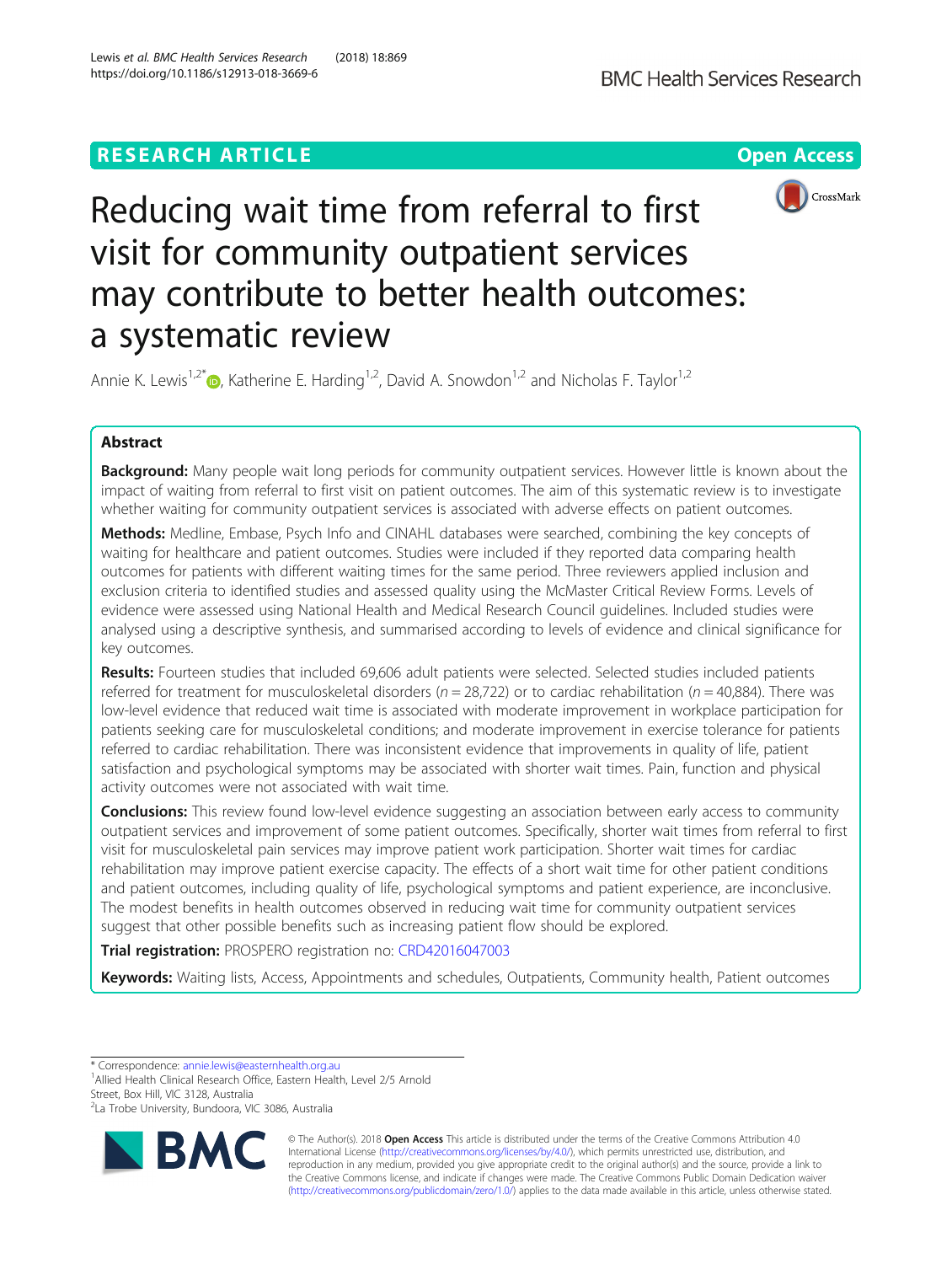## Background

Community outpatient services provide health care for individuals with non-acute health conditions [\[1,](#page-12-0) [2](#page-12-0)]. These services are often provided by allied health professionals either working alone or within multi-disciplinary teams, and deliver care either in the home or centre environment. Community outpatient services are increasingly important in the transition from hospital to home or in helping people to manage their healthcare needs within the community [[3](#page-12-0)]. They also help to reduce pressure on hospital services. The demand on community outpatient services is high, and is growing with the shift in focus from bed-based, hospital treatment to self-management or care supported in the community [\[4,](#page-12-0) [5](#page-12-0)].

Improving patient flow through health systems in an effort to maximise capacity and efficiency has received attention [\[6](#page-12-0)], but the emphasis of this work has been largely on acute care settings [[7,](#page-12-0) [8\]](#page-12-0). In emergency departments, for example, there has been an increasing focus on seeing patients as quickly as possible with policy makers instituting incentives for hospitals to meet wait time targets [[9](#page-12-0), [10](#page-12-0)]. However, there has been increasing recognition that healthcare involves complex systems [\[3](#page-12-0)], where patient flow in one part of the health service is affected by patient flow in another  $[11, 12]$  $[11, 12]$  $[11, 12]$  $[11, 12]$ . Efforts to improve patient flow therefore need to include all parts of the system, including community outpatient services.

As community outpatient services are, by nature, not acute or urgent, wait lists are a common strategy used to manage demand in these settings and can result in long delays for care [[13](#page-12-0)–[15](#page-12-0)]. A wide range of initiatives have been used to improve patient flow and reduce waiting times in outpatient health care settings  $[11]$  $[11]$  $[11]$ , such as lean approaches, triage and prioritisation, Specific and Timely Assessments for Triage, Advanced Access and rationing [[12,](#page-12-0) [16](#page-12-0)–[18](#page-12-0)]. Apart from the effect on patient flow through the health network, resources invested in reducing delay in provision of community outpatient services are based on an assumption that waiting has a negative impact on patients. Delayed provision of healthcare may lead to poor patient outcomes such as reduced quality of care, pain, stress and anxiety, and erosion in confidence in the health system  $[11]$  $[11]$  $[11]$ . It can be assumed that the health outcomes of some patients with acute medical conditions requiring urgent treatment will suffer without timely access to care, but it is not clear whether this assumption also applies to patients awaiting less urgent care from community outpatient services. Some conditions, such as non-specific low back disorders, may resolve within a few weeks without intervention [\[19](#page-12-0)]. For chronic conditions, such as arthritis, it is possible that there is no significant worsening of symptoms, function or psychosocial status if patients wait compared to if they are seen promptly.

Given the efforts and resources required to manage and improve patient flow in health services it is important to know if waiting makes a difference to patients, and whether such differences are clinically significant. This review therefore aimed to investigate whether a delay in access to an ambulatory or community service is associated with poorer patient outcomes. That is, does waiting really matter?

## **Methods**

## Protocol and registration

This review was registered prospectively with PROSPERO (registration number- CRD42016047003) to answer the following question: Does delay in access to community outpatient services change patient outcomes?

This systematic review was reported according to the Preferred Reporting Items for Systematic Reviews and Meta-Analyses (PRISMA) guidelines [\[20](#page-12-0)].

#### Search strategy

The search strategy aimed to identify studies that compared outcomes of individuals (adults and/or children) who waited for access to an ambulatory or community outpatient service compared to the outcomes of those seen without delays. Three key concepts were included in the search strategy: "ambulatory care", "delay" and "outcomes".

Synonyms for ambulatory care (including broad terms such as "outpatients" and "community health" as well as particular services typically provided in these settings, such as "physiotherapy") were searched and combined with the OR operator.

Due to the broad nature of the search terms required for the concepts of waiting and outcomes, a matrix of terms was used to search for papers that addressed outcomes of waiting (Table [1\)](#page-2-0). The matrix combined terms such as 'wait', 'prompt', 'delay', and 'timely' with terms such as 'outcome', 'impact' and 'consequence', using proximity operators to find these terms where they occurred within the same phrase. For example, the search term "wait" and "impact" were combined with the relevant proximity operator in each database to find phrases such as "the impact of delay" or "does a long wait impact…". Individual matrix searches were combined using the OR operator, and then with the ambulatory care search using the AND operator. See Appendix for search strategy.

Electronic data bases included in the search were Medline, Embase, Psych Info and CINAHL searched from the earliest available date until August 2017. To augment the search of electronic databases, reference lists of selected studies were scanned for relevant articles, and citation tracking of included papers completed in Google Scholar.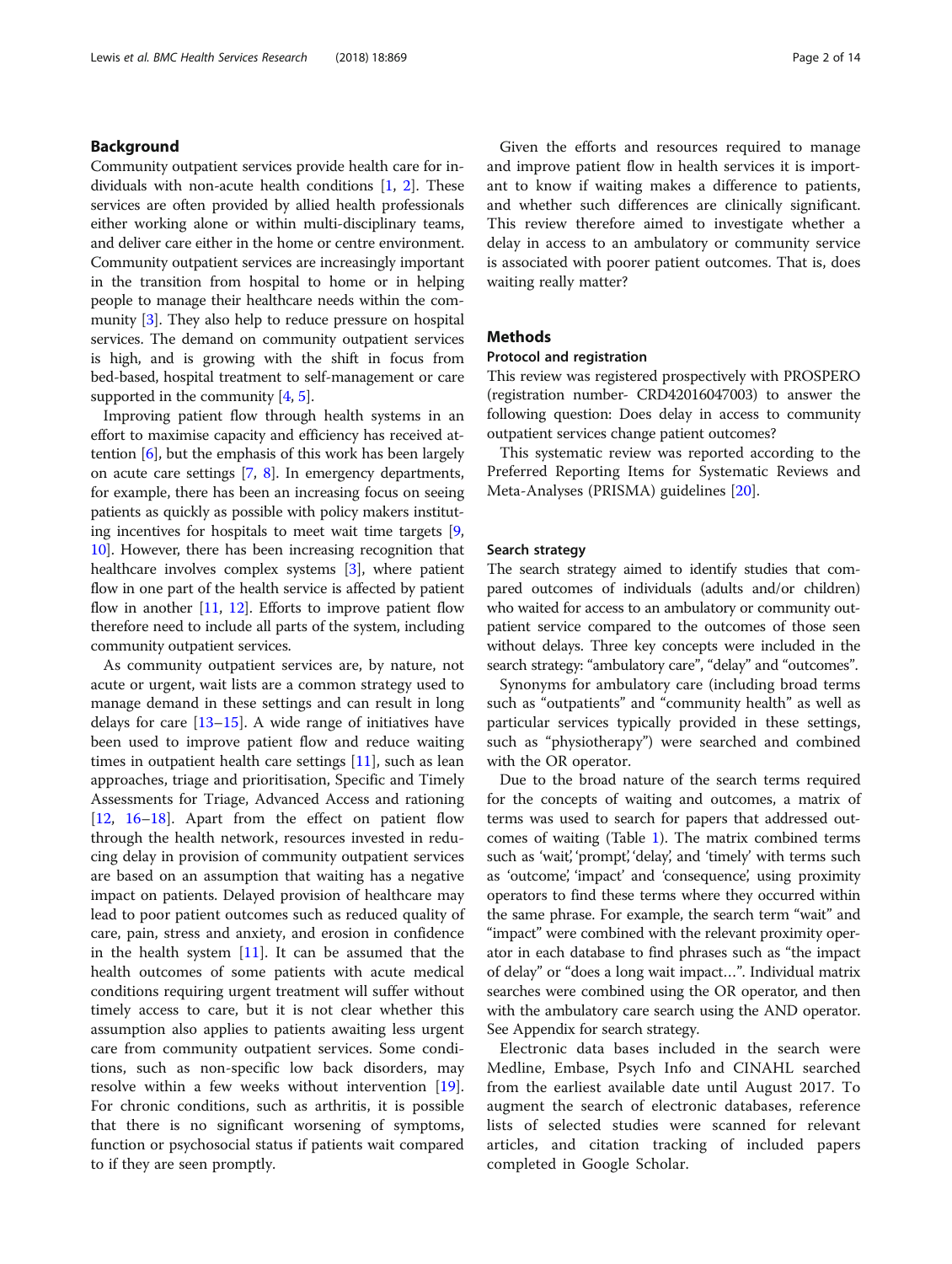## <span id="page-2-0"></span>Table 1 Terms used for search

| P- People with a health condition,<br>referred to an ambulatory and/or<br>community service                                                                                                                                                                                                                                                                                                  | I and O-Intervention and<br>Outcome combined as<br>per matrix                                                                                                                                                                                                                                                                                                                                                                                                                                                                                                                                                                                                      |
|----------------------------------------------------------------------------------------------------------------------------------------------------------------------------------------------------------------------------------------------------------------------------------------------------------------------------------------------------------------------------------------------|--------------------------------------------------------------------------------------------------------------------------------------------------------------------------------------------------------------------------------------------------------------------------------------------------------------------------------------------------------------------------------------------------------------------------------------------------------------------------------------------------------------------------------------------------------------------------------------------------------------------------------------------------------------------|
| Ambulatory care or ambulatory<br>services<br>Outpatient clinics<br>Community service*<br>Community health<br>Subacute or "sub acute"<br>Allied health<br>Multidisciplinary<br>Developmental delay<br>Physio*<br>Occupational therap*<br>Rehabilitation<br>Physical therap*<br>Speech pathology or speech<br>language pathology<br>Continen*<br>Incontinen*<br>Social work<br>Chronic disease | Wait adj5 impact<br>Wait adj5 consequence<br>Wait adj5 effect<br>Wait adj5 outcome<br>Delay* adj5 impact<br>Delay* adj5 consequence<br>Delay* adj5 effect<br>Delay* adj outcome<br>Access adj5 impact<br>Access adj5 consequence<br>Access adj5 effect<br>Access adj5 outcome<br>"response time" adj5 impact<br>"response time" adj5 consequence<br>"response time" adj5 effect<br>"response time" adj5 outcome<br>"time to treatment" adj5 impact<br>"time to treatment" adj5<br>consequence<br>"time to treatment" adj5 effect<br>"time to treatment" adj5 outcome<br>Timely adj5 impact<br>Timely adj5 consequence<br>Timely adj5 effect<br>Timely adj5 outcome |
| "P" terms combined with<br>"or" in medline yielded<br>1,867,226                                                                                                                                                                                                                                                                                                                              | "I and O" terms combined with<br>"or" yielded 7756 articles (medline)                                                                                                                                                                                                                                                                                                                                                                                                                                                                                                                                                                                              |
| "P" combined with "I and O" using "or" yielded 750<br>in medline.                                                                                                                                                                                                                                                                                                                            |                                                                                                                                                                                                                                                                                                                                                                                                                                                                                                                                                                                                                                                                    |
| Same strategy applied through Embase, Psych<br>Info and CINAHL yielded 3186                                                                                                                                                                                                                                                                                                                  |                                                                                                                                                                                                                                                                                                                                                                                                                                                                                                                                                                                                                                                                    |

With duplicates removed, final number of articles considered- 2327

\*signifies the search uses the word stem to find variations

## Study selection

Articles were eligible for inclusion if they included patients accessing community outpatient services for a subacute or chronic condition, and provided data on comparative outcomes for patients who experienced delays in access to the service with patients who were seen more promptly. Only patient outcomes were considered, consistent with the definition of quality of care as "care that is clinically effective, care that is safe and care that provides a positive experience for patients" [[21\]](#page-12-0). Therefore, patient outcomes included clinical outcomes, satisfaction, and health-related quality of life. Studies were excluded if they considered service factors only (for example attendance or dropout rates, resources provided or length of time in the service).

Only services that clearly provided community-based services for sub-acute or chronic conditions were included in this review. This was considered distinct from hospital outpatient departments or acute medical services. Therefore, studies were excluded if they described outpatient services for a specialised medical-only service

(for example, surgical procedures, radiotherapy). Where a medical specialist was part of a multi-disciplinary team, such as a continence clinic or rehabilitation team including physician, the studies were included. The inclusion and exclusion criteria are described in Table [2.](#page-3-0)

Titles and abstracts of identified studies were assessed independently by two reviewers against the selection criteria. Full text copies of articles were obtained for those that met selection criteria or where eligibility could not be established from abstract alone. Selection criteria were applied to full text articles independently by two researchers. Disagreements between researchers were discussed until consensus was reached. Interrater reliability was assessed using Kappa (κ) with 95% confidence levels with  $κ > 0.6$ regarded as substantial agreement [\[22\]](#page-12-0).

## Data extraction

Data extracted included: participant or patient group description; setting; study design; study quality; variable for comparison or correlation; reference waiting time (or magnitude of delay); and patient outcomes.

## Quality assessment

All study designs were accepted for review provided they met inclusion criteria. For this reason the McMaster Critical Review Forms [\[23,](#page-12-0) [24](#page-12-0)] as adapted by Imms [[25](#page-12-0)] for qualitative and quantitative research were selected as an appropriate way to determine the methodological quality of each included study. These forms were used to assess quantitative studies on the basis of sample, measure and analysis and qualitative studies on the basis of credibility, transferability, dependability and confirmability. A star rating system required the reviewer to rate each criterion with one star for criteria not met; two stars for some evidence of criteria met; and three stars for evidence reported to meet criteria. Each study was therefore rated for quality out of a potential nine stars for quantitative and 12 stars for qualitative studies. Two reviewers independently scored the studies for quality. Scores were then compared and disagreements between researchers were discussed until agreement was reached and a final quality score allocated.

#### Analysis

Study characteristics were explored for any associations or differences between treatment delays and patient outcomes. Clinically homogeneous data with a patient group, a common intervention/independent variable and outcome were synthesised descriptively. Where outcome measures were reported with sufficient detail, minimum clinically important differences (MCID) were calculated. Published MCID scores for improvement in metabolic equivalent [[26](#page-12-0)], Patient Health Questionnaire 9 (PHQ9) [[27\]](#page-12-0), Roland Morris Disability Questionnaire [\[28](#page-12-0)] and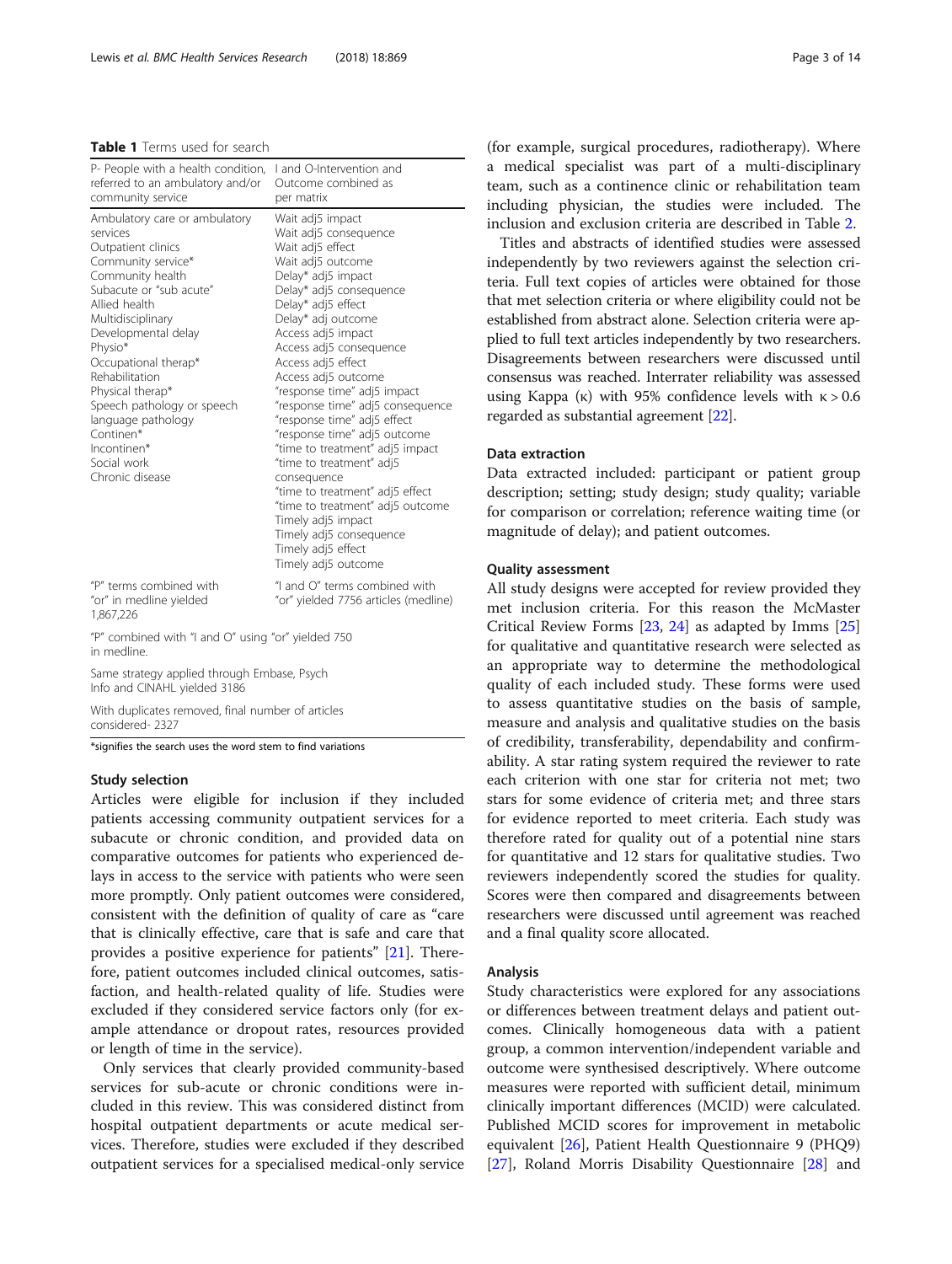## <span id="page-3-0"></span>Table 2 Inclusion and exclusion criteria

|                                            | Inclusion                                                                                                                                                                               | Exclusion                                                                                                                                                                                                                                                                                                                                           |
|--------------------------------------------|-----------------------------------------------------------------------------------------------------------------------------------------------------------------------------------------|-----------------------------------------------------------------------------------------------------------------------------------------------------------------------------------------------------------------------------------------------------------------------------------------------------------------------------------------------------|
| Participants                               | • Clients/patients referred to and waiting for<br>ambulatory or community health services.                                                                                              | • People waiting for:<br>o Mental health/addiction services<br>o Specialist medical services (eg. surgery, diagnostic services,<br>radiotherapy etc).<br>o Inpatient treatment<br>o Case management services                                                                                                                                        |
| Intervention or<br>independent<br>variable | • Waiting for an ambulatory/ community allied<br>health/therapy service.                                                                                                                | · Time spent in the waiting room/ED<br>• Delay in seeking treatment<br>• Factors associated with access to service not related to waiting<br>(for example location /cost /knowledge /attitudes/insurance<br>status /culture)<br>• Studies with co-interventions. Eq Early intervention program<br>involving high intensity treatment vs usual care. |
| Comparison                                 | • People who waited vs people who didn't wait<br>for the same service<br>• Comparison of outcomes cohorts of people who<br>waited for different amounts of time for the same<br>service | • Comparisons of different protocols to determine the optimum<br>timing of a treatment<br>· Studies without comparative data.                                                                                                                                                                                                                       |
| Outcomes                                   | • Quality of care (safety, effectiveness, patient<br>satisfaction)<br>• Clinical outcomes<br>• Satisfaction with care                                                                   | · Service targets/outcomes/financial.<br>· Patients/clients never seen/denied service through waiting<br>• People who drop off the list having<br>• waited/FTA<br>• Drop out rate/non attendance/completion of program in<br>terms of attendance<br>• Satisfaction related to service processes                                                     |
| Publication type                           | · Journal articles<br>• Qualitative and quantitative<br>· Peer reviewed, with data<br>• Case series<br>• Published in English                                                           | • Conference papers/abstracts/thesis<br>• Book chapters<br>• Editorials/Opinion<br>• Case study<br>• Review                                                                                                                                                                                                                                         |

Visual Analogue Scale [[28](#page-12-0)] were utilised to determine clinical significance of results for these measures. For measures without published MCID, the MCID was estimated as half the control group standard deviation [\[29](#page-12-0)]. If the mean difference was greater than the MCID, the reported difference was considered to be clinically significant. Estimates of the mean and standard deviation were calculated for studies that reported median and ranges [\[30](#page-12-0)]. Where studies reported on more than two groups, the most extreme groups (i.e. the earliest and most delayed group) were compared for the purpose of assessing clinical significance. Studies that assessed differences between groups by responder analysis with variables dichotomised using a clinically meaningful threshold [\[31](#page-12-0)], were determined to have clinically significant results if participants who had a shorter wait time were significantly more likely to achieve this threshold.

The overall quality of the evidence and clinical impact of the results was determined utilising components of the National Health and Medical Research Council (NHMRC) body of evidence matrix [[32\]](#page-12-0). The overall quality of the evidence was determined by assessing both the evidence base and consistency of findings. The evidence base and consistency of the evidence was assessed as high, moderate, low or very low. Where the evidence base consisted of randomised controlled trials with low

risk of bias, the rating was higher (high, moderate). Where the evidence base consisted of cohort studies or studies with high risk of bias, the rating was lower (low, very low). Consistency was rated as high if all studies had consistent findings and very low if studies had inconsistent findings that could not be explained. No rating of consistency was calculated if only one study was included in the body of evidence. The lowest rating among studies included in the body of evidence, for either level of evidence or consistency, was used to assign the overall rating of the quality of the evidence. The clinical impact was determined by assessing the clinical significance of findings. Clinical impact was assessed as very large, substantial, moderate or slight dependent on the consistency of clinically significant results.

## Results

## Study selection

The data base search yielded 2014 articles with duplicates removed (Figure [1\)](#page-4-0). Twenty-three articles were selected for full text review after screening of title and abstract. Of these, 10 were excluded due to: publication type (abstracts or book chapters,  $n = 4$ ); [\[33](#page-12-0)–[36](#page-13-0)]; comparison of different models or types of care rather than treatment delays ( $n =$ 3) [\[37](#page-13-0)–[39](#page-13-0)] or not meeting inclusion criteria for service type (for example, medical only or inpatient care,  $n = 3$ )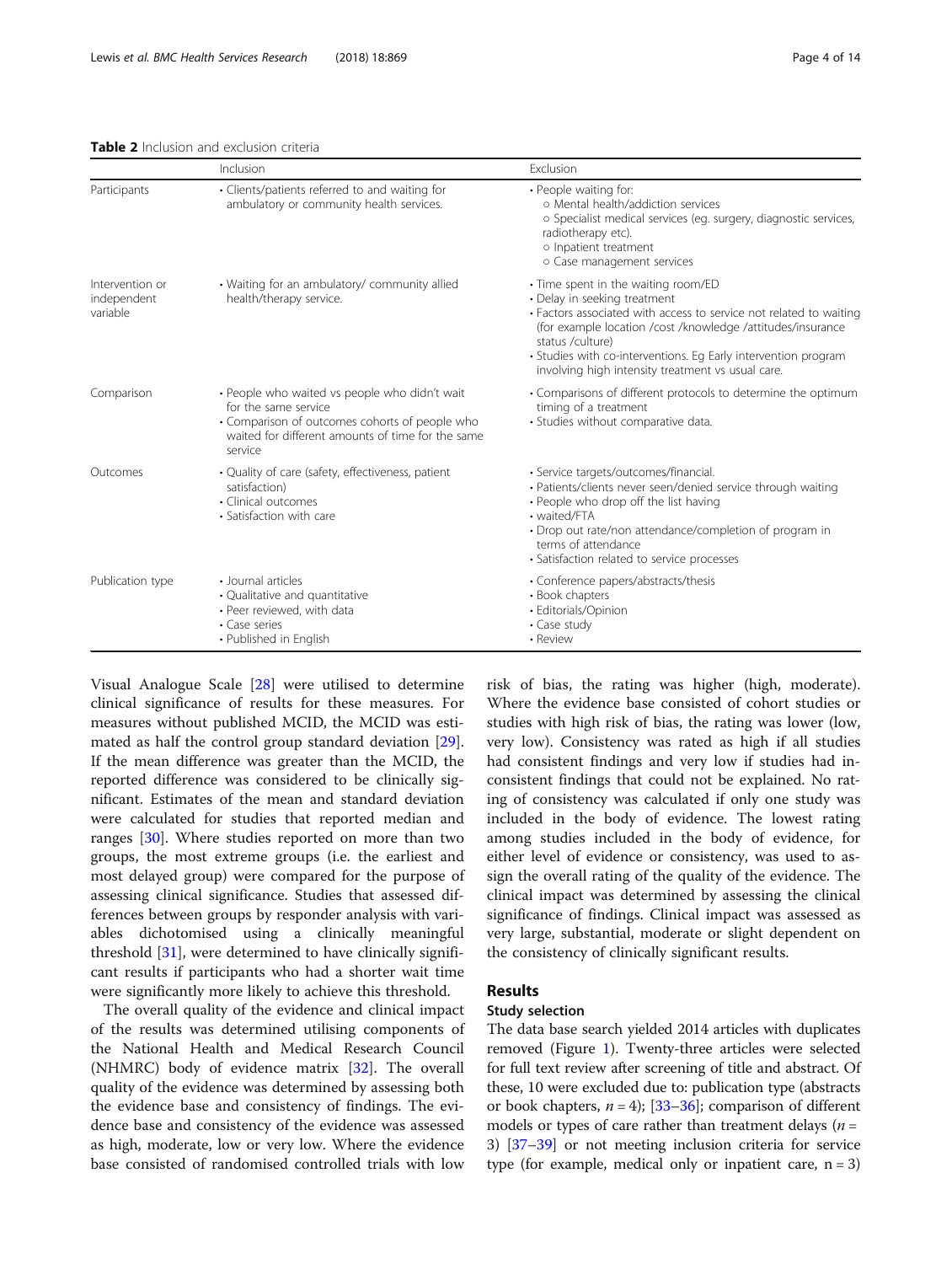<span id="page-4-0"></span>

[[40](#page-13-0)–[42\]](#page-13-0). Reference and citation checks of the remaining 13 articles resulted in one additional article that met inclusion criteria [\[43\]](#page-13-0), resulting in 14 included studies. The agreement between raters on study selection was substantial ( $\kappa = 0.64$ , 95% CI 0.35 to 0.93).

## Quality assessment

All but one of the 13 quantitative studies were rated as good quality [\[43](#page-13-0)–[54\]](#page-13-0), receiving at least 7 of 9 possible stars against the McMaster quality criteria, with the remaining study rated moderate in quality [[55\]](#page-13-0). The only qualitative study included in this review was rated as good, receiving 10 of 12 possible stars [[56](#page-13-0)]. The

agreement between raters on the quality assessment was moderate ( $\kappa = 0.58$ , 95%CI 0.35 to 0.81).

## Study characteristics Settings/population

The included studies involved a total of 69,606 adult participants. Sample sizes ranged between 22 [[56\]](#page-13-0) and 32,899 [\[46](#page-13-0)] and broadly described two major diagnostic groups: Musculoskeletal disorders including patients with mixed or non-specific musculoskeletal disorders [[45,](#page-13-0) [49,](#page-13-0) [56](#page-13-0)], back pain [[51](#page-13-0)–[54](#page-13-0)] and hip fracture [[55](#page-13-0)] (Table [3](#page-5-0)); and rehabilitation following a cardiac event [[43,](#page-13-0) [44](#page-13-0), [46](#page-13-0)–[48](#page-13-0), [50\]](#page-13-0) (Table [4\)](#page-6-0). Studies were completed in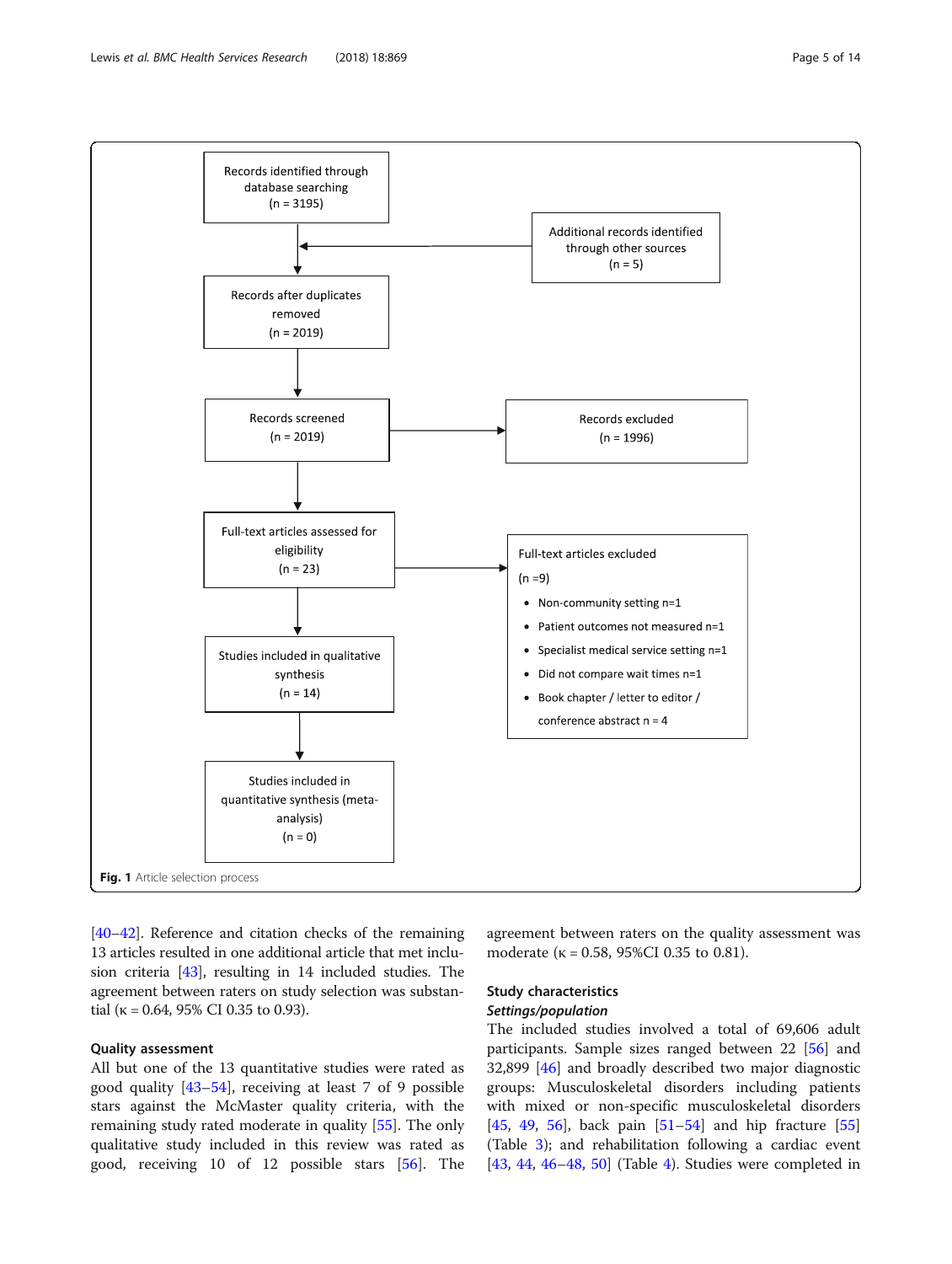## <span id="page-5-0"></span>Table 3 Study characteristics: Musculoskeletal

| Author                           | Study quality                                                                                                         | Setting                                                                                                | Participant/<br>client group N                                   | Study design                                                                               | Waiting times<br>compared                                                               | Outcome<br>Measures                                                                     | Key Findings                                                                                                                                                                                                    |
|----------------------------------|-----------------------------------------------------------------------------------------------------------------------|--------------------------------------------------------------------------------------------------------|------------------------------------------------------------------|--------------------------------------------------------------------------------------------|-----------------------------------------------------------------------------------------|-----------------------------------------------------------------------------------------|-----------------------------------------------------------------------------------------------------------------------------------------------------------------------------------------------------------------|
| Amato et al.<br>$(1997)$ [45]    | Sample <sup>c</sup> Measure <sup>c</sup><br>Analysis <sup>a</sup>                                                     | Orthopaedic<br>rehab, USA                                                                              | Musculo-skeletal<br>disorders $N = 24$ ,<br>196                  | Retrospective<br>cohort study                                                              | Short wait:<br>$0 - 7$ days<br>Long wait:<br>$\geq$ 121 days                            | 1. QOL<br>2. Patient<br>Satisfaction                                                    | Authors<br>conclude an<br>association<br>between shorter<br>wait time and<br>improved QOL<br>but no<br>difference in<br>patient<br>satisfaction.                                                                |
| Harding et al.<br>$(2013)$ [56]  | Credibility <sup>b</sup><br>Transferability <sup>c</sup><br>Dependability <sup>c</sup><br>Confirmability <sup>b</sup> | Outpatient<br>musculo-skeletal<br>rehab, Australia                                                     | Musculo-skeletal<br>disorders $N = 22$                           | Qualitative<br>component<br>of a mixed<br>methods study<br>(semi-structured<br>interviews) | Short wait:<br>10 days<br>Long wait:<br>29 days                                         | 1. Patient<br>experience                                                                | Patients who<br>wait longer for<br>first<br>appointment<br>report anxiety<br>regarding<br>physical<br>deterioration.                                                                                            |
| Linton et al.<br>$(1993)$ [49]   | Sample <sup>c</sup> Measure <sup>b</sup><br>Analysis <sup>c</sup>                                                     | Primary health care<br>unit (GP with referral<br>to Physical Therapist<br>+/- case manager),<br>Sweden | Musculo-skeletal<br>pain $N = 198$                               | Controlled trial<br>(non-randomised)                                                       | Short wait:<br>3 days<br>Long wait:<br>9 days                                           | 1 Patient<br>satisfaction<br>2. Pain<br>3. Workplace<br>participation                   | Shorter wait<br>time associated<br>with<br>improvement in<br>workplace<br>participation<br>and patient<br>satisfaction with<br>short wait to<br>first appointment.<br>Wait time not<br>associated with<br>pain. |
| Nordemanet<br>al (2006) [51]     | Sample <sup>c</sup> Measure <sup>c</sup><br>Analysis <sup>c</sup>                                                     | Primary health care<br>Sweden                                                                          | Low back pain.<br>$N = 60$                                       | Randomised<br>clinical trial                                                               | Short wait:<br>within 2 days<br>Long wait:<br>4 week delay                              | 1. Pain<br>2. Function<br>3. Workplace<br>participation                                 | Wait time not<br>associated with<br>pain, function<br>or workplace<br>participation.                                                                                                                            |
| Pedersen et al.<br>$(2017)$ [55] | Sample <sup>b</sup> Measure <sup>b</sup><br>Analysisb                                                                 | Municipal rehab,<br>Denmark                                                                            | Elderly patients<br>post hip fracture. cohort study<br>$N = 116$ | Prospective                                                                                | Median wait:<br>8 days<br>Range:<br>$0-64$ days                                         | 1. Function                                                                             | Wait time not<br>associated with<br>function.                                                                                                                                                                   |
| Self et al.<br>$(2000)$ [52]     | Sample <sup>b</sup> Measure <sup>c</sup><br>Analysisb                                                                 | Ortho-paedic<br>physical therapy,<br><b>USA</b>                                                        | Low back pain<br>$N = 161$                                       | Retrospective<br>cohort study                                                              | Short wait:<br>$0 - 7$ days<br>Long wait:<br>15-42 days                                 | 1. Function                                                                             | Wait time not<br>associated with<br>function.                                                                                                                                                                   |
| Wand, et al.<br>$(2004)$ [53]    | Sample <sup>c</sup> Measure <sup>b</sup><br>Analysis <sup>c</sup>                                                     | Physio-therapy<br>outpatient service,<br>UK.                                                           | Acute low back<br>pain. $N = 102$                                | Single blind<br>randomised<br>controlled trial                                             | Short wait:<br>$0-1$ days<br>Long wait:<br>42 days                                      | 1. Function<br>2. Pain<br>3. Anxiety<br>symptoms<br>4. Depression<br>symptoms<br>5. QOL | Shorter wait time<br>associated with<br>improved QOL<br>and less anxiety<br>and depressive<br>symptoms.<br>Wait time not<br>associated with<br>function or pain.                                                |
| Zigenfus et al.<br>$(2000)$ [54] | Sample <sup>c</sup> Measure <sup>b</sup><br>Analysis <sup>c</sup>                                                     | Occupational health<br>care/Physical therapy,<br><b>USA</b>                                            | Workers with<br>acute low back<br>injuries. $N = 3867$           | Retrospective<br>cohort study                                                              | Short wait:<br>$0-1$ days<br>Intermediate<br>Wait: 2-7 days<br>Long wait:<br>8-197 days | 1. Workplace<br>participation                                                           | Shorter wait time<br>associated with<br>improved<br>workplace<br>participation.                                                                                                                                 |

QOL Quality of life<br><sup>a</sup>criteria not met<br><sup>b</sup>criteria partially met<br><sup>c</sup>criteria met in full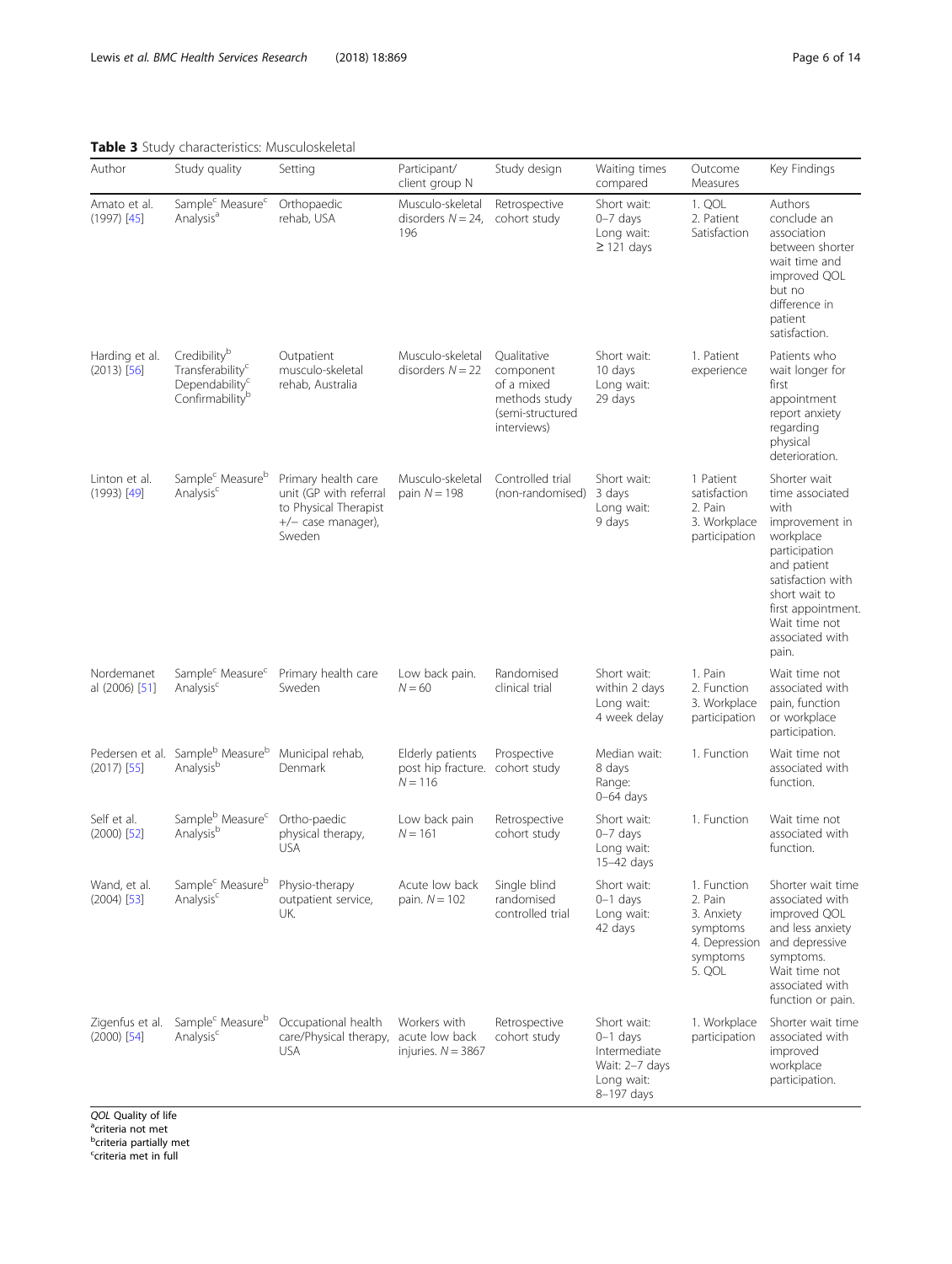Marzolini et al. Sample<sup>c</sup> Measure<sup>b</sup>

Analysis<sup>c</sup>

Sample<sup>b</sup> Measure<sup>c</sup> Analysis<sup>c</sup>

Sample<sup>b</sup> Measure<sup>c</sup> Analysis<sup>c</sup>

<span id="page-6-0"></span>Author Study quality Setting Participants/ client Study design

Outpatient cardiac Cardiac events.

Outpatient cardiac Post coronary

 $N = 60$ 

bypass graft surgery.  $N = 6497$ 

Patients with nonsurgical cardiac diagnosis.  $N = 148$ 

rehab, Canada

rehab, Canada

Outpatient cardiac rehab, USA

|                                                                                 |                                                     | group. N                                            |                                          | compared                                                                                           | Measures                                                |                                                                                                                                                    |
|---------------------------------------------------------------------------------|-----------------------------------------------------|-----------------------------------------------------|------------------------------------------|----------------------------------------------------------------------------------------------------|---------------------------------------------------------|----------------------------------------------------------------------------------------------------------------------------------------------------|
| Sample <sup>b</sup> Measure <sup>c</sup> Cardiac rehab<br>Analysis <sup>c</sup> | program, Norway                                     | Myocardial<br>infarction $N = 39$                   | Randomised<br>Control Trial:<br>2 groups | Short Wait:<br>Immediate<br>Long wait:<br>4 week delay                                             | 1. Exercise tolerance<br>2. OOL                         | Wait time not<br>associated with<br>exercise tolerance                                                                                             |
| Sample <sup>c</sup> Measure <sup>c</sup><br>Analysis <sup>c</sup>               | Outpatient cardiac<br>rehab, UK                     | Acute coronary<br>syndrome.<br>$N = 32,899$         | Retrospective<br>cohort study            | Short wait:<br>$0 - 28$ days<br>Long wait:<br>29-365 days                                          | 1. Physical activity<br>2. QOL<br>3. Exercise tolerance | Shorter wait time<br>associated with<br>improvement in<br>OOL and exercise<br>tolerance.<br>Wait time not<br>associated with<br>physical activity. |
| Sample <sup>c</sup> Measure <sup>b</sup><br>Analysis <sup>c</sup>               | Outpatient cardiac Patients following<br>rehab, USA | interventions for<br>cardiac disease.<br>$N = 1241$ | Retrospective<br>cohort study            | Short wait:<br>$0-15$ days<br>Intermediate<br>wait:<br>$16 - 30$ days<br>Long wait:<br>$>$ 30 days | 1. Exercise tolerance                                   | Shorter wait time<br>associated with<br>improvement in<br>exercise tolerance                                                                       |

Short wait: ≤ 60 days Long wait:  $> 60$  days

Short wait: ≤60 days Long wait: 241–365 days

Short wait: ≤10 days Long wait: 35 days

Prospective observational cohort study

Retrospective cohort study

Randomised controlled trial Waiting times

Outcome

1. Physical activity

3. Depressive symptoms

2. Exercise tolerance associated with

1. Exercise tolerance Shorter wait time

1. Exercise tolerance Wait time not

Shorter wait time improvement in exercise tolerance. Wait time not associated with physical activity or depressive symptoms.

associated with improvement in exercise tolerance.

associated with exercise tolerance.

OOL Quality of life

Aamot et al. (2010) [[44](#page-13-0)]

Fell et al. (2016) [[46](#page-13-0)]

Johnson et al. (2014) [[47](#page-13-0)]

Kehler et al. (2017) [[48](#page-13-0)]

(2015) [[50](#page-13-0)]

Pack et al. (2013) [[43](#page-13-0)]

<sup>a</sup>criteria not met

<sup>b</sup>criteria partially met

<sup>c</sup>criteria met in full

seven countries, with five from the United States of America (USA), two from Canada, two from Sweden, two from the United Kingdom (UK), and one each from Norway, Denmark and Australia.

## Study design

Studies included four randomised control trials [\[43](#page-13-0), [44,](#page-13-0) [51](#page-13-0), [53](#page-13-0)], one controlled trial without randomisation [\[49\]](#page-13-0), six retrospective cohort studies [[45](#page-13-0)–[47](#page-13-0), [50,](#page-13-0) [52](#page-13-0), [54\]](#page-13-0), two prospective cohort studies [\[48,](#page-13-0) [55\]](#page-13-0), and one qualitative evaluation [\[56\]](#page-13-0).

The studies either compared a group who waited with a group who received service with minimal delay [[43](#page-13-0), [44](#page-13-0), [46,](#page-13-0) [48](#page-13-0), [49](#page-13-0), [51](#page-13-0), [53](#page-13-0)] or compared multiple groups of people with different waiting times for treatment [[45](#page-13-0), [47](#page-13-0), [50,](#page-13-0) [52,](#page-13-0) [54\]](#page-13-0). Three studies used regression analyses to investigate associations between waiting times and patient outcomes, either as the sole aim of the study [\[54](#page-13-0)] or in addition to between-group comparisons [[45](#page-13-0), [49](#page-13-0)].

## Timing of intervention

The shortest difference between the comparison wait times was 1 to 2 weeks  $[49, 54, 55]$  $[49, 54, 55]$  $[49, 54, 55]$  $[49, 54, 55]$  $[49, 54, 55]$  $[49, 54, 55]$ . Four studies had a long difference in wait times between groups, ranging from 3 months to 12 months  $[45, 46, 50, 54]$  $[45, 46, 50, 54]$  $[45, 46, 50, 54]$  $[45, 46, 50, 54]$  $[45, 46, 50, 54]$  $[45, 46, 50, 54]$  $[45, 46, 50, 54]$  $[45, 46, 50, 54]$  $[45, 46, 50, 54]$  and five studies had a difference of approximately 1 to 2 months [[43,](#page-13-0) [44,](#page-13-0) [51](#page-13-0)–[53,](#page-13-0) [56](#page-13-0)]. Comparison in waiting time was not able to be determined in two studies [[47](#page-13-0), [48](#page-13-0)].

## **Outcomes**

Twelve of the 14 studies included outcomes related to physiological well-being or functional performance. For those conducted with cardiac populations these included measures of exercise tolerance [\[43,](#page-13-0) [44](#page-13-0), [47](#page-13-0), [48,](#page-13-0) [50](#page-13-0)] and

Key Findings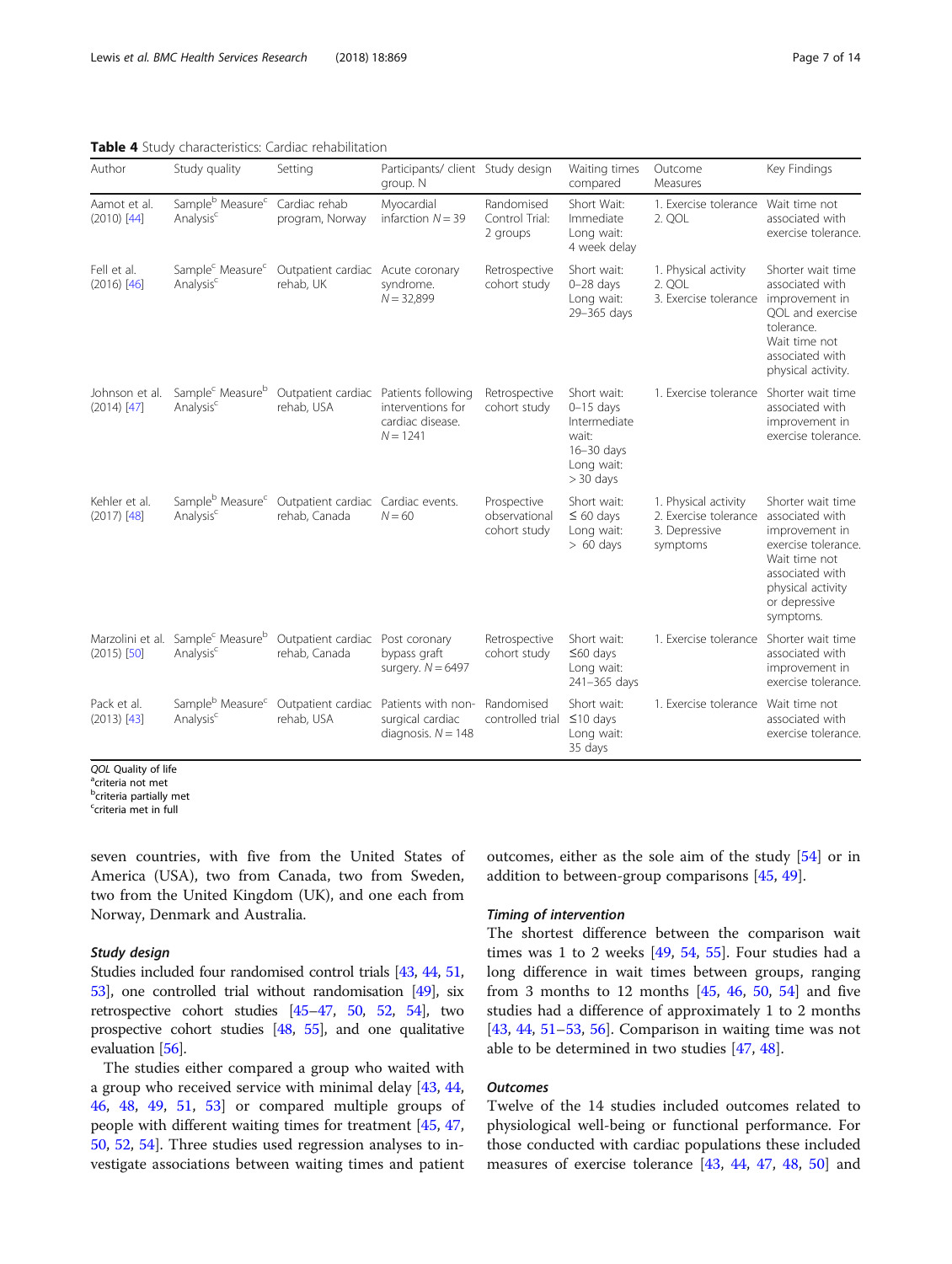physical activity [[46](#page-13-0)]. In musculoskeletal populations physical measures included function [\[51](#page-13-0)–[53,](#page-13-0) [55\]](#page-13-0) and pain [[49,](#page-13-0) [51](#page-13-0), [53\]](#page-13-0); and three of these studies also considered measures of workplace participation [[49](#page-13-0), [51](#page-13-0), [54](#page-13-0)].

Three studies reported on anxiety or depressive symptoms [\[48,](#page-13-0) [53](#page-13-0), [56\]](#page-13-0); three reported measures of quality of life [[44](#page-13-0), [45,](#page-13-0) [53\]](#page-13-0) and three reported either patient perceptions of care [\[56\]](#page-13-0) or measures of patient satisfaction [\[45,](#page-13-0) [49](#page-13-0)].

## The effect of waiting on patient outcomes Musculoskeletal conditions

There was low to very low evidence suggesting that reduced wait times are associated with improvement in some outcomes for patients with musculoskeletal conditions (Table [5](#page-8-0)), but the clinical significance of these improvements was generally slight (Table [6](#page-9-0)).

There was low-level evidence that short wait time may be associated with moderate improvement in workplace participation for patients with musculoskeletal conditions. This included reduced sickness absenteeism and days of restricted work duties [\[49](#page-13-0), [51,](#page-13-0) [54](#page-13-0)]. Participants without a history of pain who had a shorter wait time took fewer days off work than those with a longer wait time [\[49\]](#page-13-0). There was moderate evidence that wait time was not associated with pain outcomes for patients with musculoskeletal conditions [\[49,](#page-13-0) [51,](#page-13-0) [53\]](#page-13-0). The three studies that measured pain in relation to waiting did not find statistically significant differences between groups in pain following completion of treatment. There were similar findings in relations to function  $[51–53, 55]$  $[51–53, 55]$  $[51–53, 55]$  $[51–53, 55]$  $[51–53, 55]$  $[51–53, 55]$  $[51–53, 55]$  and disability measures  $[51, 53]$  $[51, 53]$  $[51, 53]$  $[51, 53]$ , where there was also moderate evidence that these outcomes were not associated with wait time for this patient population. There was very low-level evidence that short wait time was associated with slight improvement in quality of life for patients with musculoskeletal conditions [\[45](#page-13-0), [53](#page-13-0)]. Wand et al. [\[53\]](#page-13-0) found a clinically significant difference in quality of life scores between patients randomly allocated to immediate and delayed treatment groups. Amato et al. [[45](#page-13-0)] also observed improved quality of life for patients with shorter waiting periods in their retrospective cohort study, although the statistical significance of this finding was not reported.

There was very low-level evidence that short wait time was associated with slight improvement in patient satisfaction with wait time for patients with musculoskeletal conditions. There was no evidence that shorter wait time led to greater satisfaction with other aspects of care [\[45,](#page-13-0) [49](#page-13-0)].

There was very low-level evidence that short wait time was associated with slight improvement in depressive symptoms for patients with musculoskeletal conditions [[53\]](#page-13-0). Harding et al's qualitative evidence supports this finding; patients in this study who experienced delays in commencing rehabilitation reported negative psychological impacts, including feeling "demoralised" [[56\]](#page-13-0).

There was very low-level evidence that short wait time was associated with slight improvement in anxiety symptoms for patients with musculoskeletal conditions [\[53](#page-13-0)]. Patient anxiety about physical deterioration while waiting for therapy was reported in Harding's qualitative study which supports this finding [[56\]](#page-13-0).

### Cardiac conditions

Consistent with findings in musculoskeletal conditions, there was low to very low-level evidence indicating that reduced wait time for patients with cardiac conditions, referred to cardiac rehabilitation was associated with improvement in some patient outcomes (Table [7\)](#page-10-0). The clinical significance of these improvements was generally slight (Table [8\)](#page-10-0).

There was low-level evidence that short wait time may be associated with a moderate improvement in exercise tolerance in patients referred to cardiac rehabilitation [[43](#page-13-0), [44](#page-13-0), [46](#page-13-0)–[48](#page-13-0), [50\]](#page-13-0). Three studies that considered this outcome were large retrospective cohort studies with a combined total of 40,637 participants, and all found clinically significant improvements in exercise tolerance for groups of patients who had shorter waiting time [\[46](#page-13-0), [47,](#page-13-0) [50](#page-13-0)]. The findings were not replicated in the two randomised control trials that investigated exercise tolerance [[42](#page-13-0), [43\]](#page-13-0).

There was moderate evidence that wait time was not associated with physical activity outcomes in patients referred to cardiac rehabilitation  $[46, 48]$  $[46, 48]$  $[46, 48]$ . Two studies found no difference between groups in self-reported achievement of the recommended guideline of 150 min/ week of moderate to vigorous physical activity [\[46](#page-13-0), [48](#page-13-0)].

There was very low-level evidence that short wait time may be associated with slight improvement in quality of life in patients referred to cardiac rehabilitation [\[44,](#page-13-0) [46](#page-13-0)]. Fell et al. [[46\]](#page-13-0) found a clinically significant difference between groups on the Dartmouth self-reported fitness measure.

There was low-level evidence that wait time was not associated with depressive symptoms in patients referred to cardiac rehabilitation [\[48](#page-13-0)].

## **Discussion**

There was low to very low-level evidence that a shorter wait time for community outpatient services may be associated with slight to moderate benefits for some patient outcomes. For patients referred to cardiac rehabilitation, there was low-level evidence to suggest that less wait time is associated with moderate improvement in exercise tolerance. For patients with musculoskeletal problems, there was low-level evidence suggesting that less wait time is associated with moderate improvement in workplace participation. Quality of life, patient satisfaction and psychological symptoms may also be positively influenced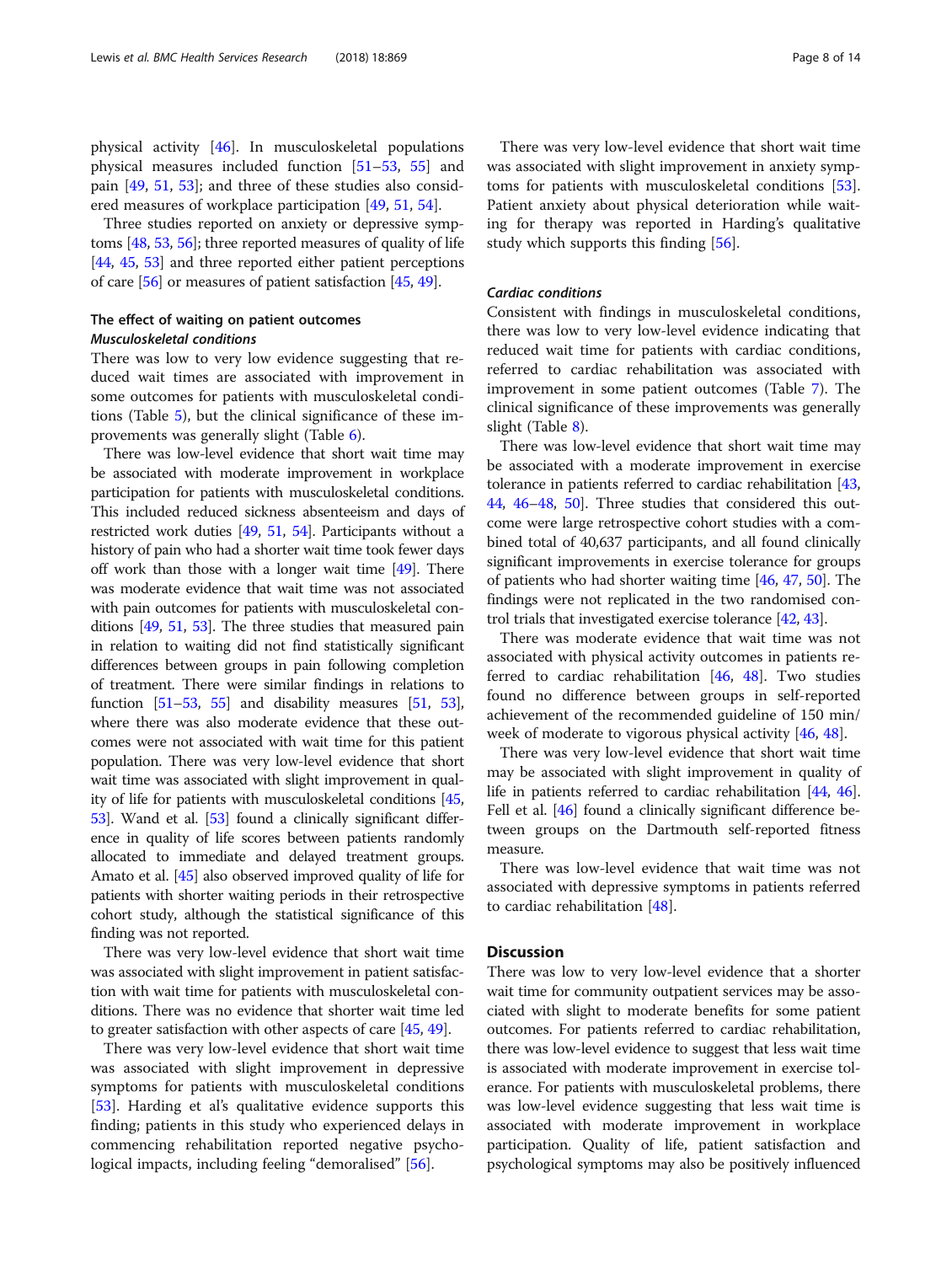| $\overline{\mathbf{?}}$<br>Amato et al (1997) [45]<br>QOL (FOTO Outcomes Index)<br>Unable to Patients treated within 15 days had<br>?<br>greater improvement in QOL<br>estimate<br>Patient Satisfaction (FOTO Patient<br>Unable to<br>No association between patient<br>N<br>N<br>Satisfaction Index)<br>satisfaction and waiting time<br>estimate<br>Pain (Treatment outcome questionnaire)<br>Unable to<br>No sig. difference between groups<br>N<br>Linton et al (1993) [49]<br>N<br>estimate<br>Workplace participation<br>$\geq$ 1 day<br>History of MSP: No sig. differences<br>N<br>N<br>Number of days off work each<br>No History of MSP:<br>quarter<br>1st Quarter: MD 11 (95%Cl 0.01-22.0)<br>Υ<br>Y<br>2 <sup>nd</sup> Quarter: MD 7 (95%Cl -2.7-16.7)<br>N<br>N<br>3rd Quarter: MD 11 (95%Cl 2.8-19.2)<br>Y<br>Υ<br>4 <sup>th</sup> Quarter: MD 5 (95%Cl -4.7-14.7)<br>N<br>N<br>History of MSP: No sig. differences<br>Development of chronic symptoms<br>Unable to<br>N<br>N<br>(proportion & RR)<br>estimate<br>No History of MSP: Short wait 2% vs.<br>Υ<br>?<br>long wait 15%, RR 8.2 (95%Cl 1.5-45.3)<br>Short wait group more satisfied with<br>?<br>Patient Satisfaction (Treatment<br>Unable to<br>Y<br>time to appointment ( $X^2$ =15.8, P<0.01<br>satisfaction questionnaire)<br>estimate<br>with history of MSP, $X^2=9.4$ , $P=0.02$<br>with no history)<br>No sig. differences between groups<br>N<br>N<br>in satisfaction with examination<br>& treatment<br>Nordemann et al (2006) [51] Pain<br>MD 0.10 (95%CI -1.0 to 1.2)<br>BRPP (change scores)<br>1.2 units<br>N<br>N<br>ÖMPSQ (change scores)<br>MD 6.3 (95%Cl -8.1 to 20.7)<br>11.7 units<br>N<br>N<br>Function: RMQ (change scores)<br>MD -0.9 (95%Cl -1.0 to 1.2)<br>N<br>N<br>3.5 units<br>Workplace participation: OMPSQ<br>MD -0.7 (95%Cl -1.7 to 1.3)<br>N<br>N<br>1.1 units<br>(change scores)<br>Pedersen et al (2017) [55]<br>Function (SPPB)<br>Unable to G 0.10 (95%CI -0.1 to 0.2)<br>N<br>N<br>estimate<br>Self et al (2000) [52]<br>Function (TOAS)<br>No sig. differences between groups.<br>N<br>N<br>Unable to<br>estimate<br>Wand et al (2004) [53]<br>Function (RMQ)<br>3.5 units<br>MD 1.8 (95%Cl -0.4 to 4.0)<br>N<br>N<br>Pain (VAS)<br>3.5 units<br>MD 0.9 (95%CI -0.04 to 1.8)<br>N<br>N<br>Anxiety symptoms (STAIS)<br>Y<br>2 units<br>MD 2.8 (95%Cl 1.0 to 4.6)<br>Y<br>Depressive symptoms (MZDRS)<br>Y<br>Y<br>5.7 units<br>MD 8.4 (95%Cl 3.9 to 12.9)<br>QOL<br>EQ-5D Total Score<br>MD 0.10 (95%Cl 0 to 0.2)<br>Ν<br>$0.15$ units<br>N<br>SF-36 Physical Function<br>9.5 units<br>MD 3 (95%Cl -4.8 to 10.8)<br>N<br>N<br>SF-36 Role-Physical<br>MD 11 (95%Cl -6.7 to 28.7)<br>21.5 units<br>N<br>N<br>SF-36 Bodily Pain<br>11 units<br>MD 11 (95%Cl 2.3 to 19.7)<br>Y<br>Y<br>SF-36 General Health<br>9.5 units<br>Y<br>Υ<br>MD 12 (95%CI 5.2 to 18.8)<br>SF-36 Vitality<br>MD 22 (95%Cl 13.7 to 30.3)<br>Y<br>Υ<br>10.5 units<br>SF-36 Social Functioning<br>12.5 units<br>MD 16 (95%Cl 6.4 to 25.6)<br>Y<br>Y<br>SF-36 Role-Emotional<br>21.5 units<br>MD 19 (95%Cl 2.7 to 35.3)<br>Υ<br>N<br>Υ<br>SF-36 Mental Health<br>12 units<br>MD 22 (95%Cl 13.5 to 30.5)<br>Y | Study | <b>TWOLF S</b> THE IMpact of Walting for treatment for masculositeicial conditions on nearth outcomes<br>Outcome | <b>MICD</b> | Findings (Positive MD favours<br>shorter wait) | Statistical | Clinical<br>Significance Significance |
|--------------------------------------------------------------------------------------------------------------------------------------------------------------------------------------------------------------------------------------------------------------------------------------------------------------------------------------------------------------------------------------------------------------------------------------------------------------------------------------------------------------------------------------------------------------------------------------------------------------------------------------------------------------------------------------------------------------------------------------------------------------------------------------------------------------------------------------------------------------------------------------------------------------------------------------------------------------------------------------------------------------------------------------------------------------------------------------------------------------------------------------------------------------------------------------------------------------------------------------------------------------------------------------------------------------------------------------------------------------------------------------------------------------------------------------------------------------------------------------------------------------------------------------------------------------------------------------------------------------------------------------------------------------------------------------------------------------------------------------------------------------------------------------------------------------------------------------------------------------------------------------------------------------------------------------------------------------------------------------------------------------------------------------------------------------------------------------------------------------------------------------------------------------------------------------------------------------------------------------------------------------------------------------------------------------------------------------------------------------------------------------------------------------------------------------------------------------------------------------------------------------------------------------------------------------------------------------------------------------------------------------------------------------------------------------------------------------------------------------------------------------------------------------------------------------------------------------------------------------------------------------------------------------------------------------------------------------------------------------------------------------------------------------------------------------------------------------------------------------------------------------------------------------------------------------------|-------|------------------------------------------------------------------------------------------------------------------|-------------|------------------------------------------------|-------------|---------------------------------------|
|                                                                                                                                                                                                                                                                                                                                                                                                                                                                                                                                                                                                                                                                                                                                                                                                                                                                                                                                                                                                                                                                                                                                                                                                                                                                                                                                                                                                                                                                                                                                                                                                                                                                                                                                                                                                                                                                                                                                                                                                                                                                                                                                                                                                                                                                                                                                                                                                                                                                                                                                                                                                                                                                                                                                                                                                                                                                                                                                                                                                                                                                                                                                                                                            |       |                                                                                                                  |             |                                                |             |                                       |
|                                                                                                                                                                                                                                                                                                                                                                                                                                                                                                                                                                                                                                                                                                                                                                                                                                                                                                                                                                                                                                                                                                                                                                                                                                                                                                                                                                                                                                                                                                                                                                                                                                                                                                                                                                                                                                                                                                                                                                                                                                                                                                                                                                                                                                                                                                                                                                                                                                                                                                                                                                                                                                                                                                                                                                                                                                                                                                                                                                                                                                                                                                                                                                                            |       |                                                                                                                  |             |                                                |             |                                       |
|                                                                                                                                                                                                                                                                                                                                                                                                                                                                                                                                                                                                                                                                                                                                                                                                                                                                                                                                                                                                                                                                                                                                                                                                                                                                                                                                                                                                                                                                                                                                                                                                                                                                                                                                                                                                                                                                                                                                                                                                                                                                                                                                                                                                                                                                                                                                                                                                                                                                                                                                                                                                                                                                                                                                                                                                                                                                                                                                                                                                                                                                                                                                                                                            |       |                                                                                                                  |             |                                                |             |                                       |
|                                                                                                                                                                                                                                                                                                                                                                                                                                                                                                                                                                                                                                                                                                                                                                                                                                                                                                                                                                                                                                                                                                                                                                                                                                                                                                                                                                                                                                                                                                                                                                                                                                                                                                                                                                                                                                                                                                                                                                                                                                                                                                                                                                                                                                                                                                                                                                                                                                                                                                                                                                                                                                                                                                                                                                                                                                                                                                                                                                                                                                                                                                                                                                                            |       |                                                                                                                  |             |                                                |             |                                       |
|                                                                                                                                                                                                                                                                                                                                                                                                                                                                                                                                                                                                                                                                                                                                                                                                                                                                                                                                                                                                                                                                                                                                                                                                                                                                                                                                                                                                                                                                                                                                                                                                                                                                                                                                                                                                                                                                                                                                                                                                                                                                                                                                                                                                                                                                                                                                                                                                                                                                                                                                                                                                                                                                                                                                                                                                                                                                                                                                                                                                                                                                                                                                                                                            |       |                                                                                                                  |             |                                                |             |                                       |
|                                                                                                                                                                                                                                                                                                                                                                                                                                                                                                                                                                                                                                                                                                                                                                                                                                                                                                                                                                                                                                                                                                                                                                                                                                                                                                                                                                                                                                                                                                                                                                                                                                                                                                                                                                                                                                                                                                                                                                                                                                                                                                                                                                                                                                                                                                                                                                                                                                                                                                                                                                                                                                                                                                                                                                                                                                                                                                                                                                                                                                                                                                                                                                                            |       |                                                                                                                  |             |                                                |             |                                       |
|                                                                                                                                                                                                                                                                                                                                                                                                                                                                                                                                                                                                                                                                                                                                                                                                                                                                                                                                                                                                                                                                                                                                                                                                                                                                                                                                                                                                                                                                                                                                                                                                                                                                                                                                                                                                                                                                                                                                                                                                                                                                                                                                                                                                                                                                                                                                                                                                                                                                                                                                                                                                                                                                                                                                                                                                                                                                                                                                                                                                                                                                                                                                                                                            |       |                                                                                                                  |             |                                                |             |                                       |
|                                                                                                                                                                                                                                                                                                                                                                                                                                                                                                                                                                                                                                                                                                                                                                                                                                                                                                                                                                                                                                                                                                                                                                                                                                                                                                                                                                                                                                                                                                                                                                                                                                                                                                                                                                                                                                                                                                                                                                                                                                                                                                                                                                                                                                                                                                                                                                                                                                                                                                                                                                                                                                                                                                                                                                                                                                                                                                                                                                                                                                                                                                                                                                                            |       |                                                                                                                  |             |                                                |             |                                       |
|                                                                                                                                                                                                                                                                                                                                                                                                                                                                                                                                                                                                                                                                                                                                                                                                                                                                                                                                                                                                                                                                                                                                                                                                                                                                                                                                                                                                                                                                                                                                                                                                                                                                                                                                                                                                                                                                                                                                                                                                                                                                                                                                                                                                                                                                                                                                                                                                                                                                                                                                                                                                                                                                                                                                                                                                                                                                                                                                                                                                                                                                                                                                                                                            |       |                                                                                                                  |             |                                                |             |                                       |
|                                                                                                                                                                                                                                                                                                                                                                                                                                                                                                                                                                                                                                                                                                                                                                                                                                                                                                                                                                                                                                                                                                                                                                                                                                                                                                                                                                                                                                                                                                                                                                                                                                                                                                                                                                                                                                                                                                                                                                                                                                                                                                                                                                                                                                                                                                                                                                                                                                                                                                                                                                                                                                                                                                                                                                                                                                                                                                                                                                                                                                                                                                                                                                                            |       |                                                                                                                  |             |                                                |             |                                       |
|                                                                                                                                                                                                                                                                                                                                                                                                                                                                                                                                                                                                                                                                                                                                                                                                                                                                                                                                                                                                                                                                                                                                                                                                                                                                                                                                                                                                                                                                                                                                                                                                                                                                                                                                                                                                                                                                                                                                                                                                                                                                                                                                                                                                                                                                                                                                                                                                                                                                                                                                                                                                                                                                                                                                                                                                                                                                                                                                                                                                                                                                                                                                                                                            |       |                                                                                                                  |             |                                                |             |                                       |
|                                                                                                                                                                                                                                                                                                                                                                                                                                                                                                                                                                                                                                                                                                                                                                                                                                                                                                                                                                                                                                                                                                                                                                                                                                                                                                                                                                                                                                                                                                                                                                                                                                                                                                                                                                                                                                                                                                                                                                                                                                                                                                                                                                                                                                                                                                                                                                                                                                                                                                                                                                                                                                                                                                                                                                                                                                                                                                                                                                                                                                                                                                                                                                                            |       |                                                                                                                  |             |                                                |             |                                       |
|                                                                                                                                                                                                                                                                                                                                                                                                                                                                                                                                                                                                                                                                                                                                                                                                                                                                                                                                                                                                                                                                                                                                                                                                                                                                                                                                                                                                                                                                                                                                                                                                                                                                                                                                                                                                                                                                                                                                                                                                                                                                                                                                                                                                                                                                                                                                                                                                                                                                                                                                                                                                                                                                                                                                                                                                                                                                                                                                                                                                                                                                                                                                                                                            |       |                                                                                                                  |             |                                                |             |                                       |
|                                                                                                                                                                                                                                                                                                                                                                                                                                                                                                                                                                                                                                                                                                                                                                                                                                                                                                                                                                                                                                                                                                                                                                                                                                                                                                                                                                                                                                                                                                                                                                                                                                                                                                                                                                                                                                                                                                                                                                                                                                                                                                                                                                                                                                                                                                                                                                                                                                                                                                                                                                                                                                                                                                                                                                                                                                                                                                                                                                                                                                                                                                                                                                                            |       |                                                                                                                  |             |                                                |             |                                       |
|                                                                                                                                                                                                                                                                                                                                                                                                                                                                                                                                                                                                                                                                                                                                                                                                                                                                                                                                                                                                                                                                                                                                                                                                                                                                                                                                                                                                                                                                                                                                                                                                                                                                                                                                                                                                                                                                                                                                                                                                                                                                                                                                                                                                                                                                                                                                                                                                                                                                                                                                                                                                                                                                                                                                                                                                                                                                                                                                                                                                                                                                                                                                                                                            |       |                                                                                                                  |             |                                                |             |                                       |
|                                                                                                                                                                                                                                                                                                                                                                                                                                                                                                                                                                                                                                                                                                                                                                                                                                                                                                                                                                                                                                                                                                                                                                                                                                                                                                                                                                                                                                                                                                                                                                                                                                                                                                                                                                                                                                                                                                                                                                                                                                                                                                                                                                                                                                                                                                                                                                                                                                                                                                                                                                                                                                                                                                                                                                                                                                                                                                                                                                                                                                                                                                                                                                                            |       |                                                                                                                  |             |                                                |             |                                       |
|                                                                                                                                                                                                                                                                                                                                                                                                                                                                                                                                                                                                                                                                                                                                                                                                                                                                                                                                                                                                                                                                                                                                                                                                                                                                                                                                                                                                                                                                                                                                                                                                                                                                                                                                                                                                                                                                                                                                                                                                                                                                                                                                                                                                                                                                                                                                                                                                                                                                                                                                                                                                                                                                                                                                                                                                                                                                                                                                                                                                                                                                                                                                                                                            |       |                                                                                                                  |             |                                                |             |                                       |
|                                                                                                                                                                                                                                                                                                                                                                                                                                                                                                                                                                                                                                                                                                                                                                                                                                                                                                                                                                                                                                                                                                                                                                                                                                                                                                                                                                                                                                                                                                                                                                                                                                                                                                                                                                                                                                                                                                                                                                                                                                                                                                                                                                                                                                                                                                                                                                                                                                                                                                                                                                                                                                                                                                                                                                                                                                                                                                                                                                                                                                                                                                                                                                                            |       |                                                                                                                  |             |                                                |             |                                       |
|                                                                                                                                                                                                                                                                                                                                                                                                                                                                                                                                                                                                                                                                                                                                                                                                                                                                                                                                                                                                                                                                                                                                                                                                                                                                                                                                                                                                                                                                                                                                                                                                                                                                                                                                                                                                                                                                                                                                                                                                                                                                                                                                                                                                                                                                                                                                                                                                                                                                                                                                                                                                                                                                                                                                                                                                                                                                                                                                                                                                                                                                                                                                                                                            |       |                                                                                                                  |             |                                                |             |                                       |
|                                                                                                                                                                                                                                                                                                                                                                                                                                                                                                                                                                                                                                                                                                                                                                                                                                                                                                                                                                                                                                                                                                                                                                                                                                                                                                                                                                                                                                                                                                                                                                                                                                                                                                                                                                                                                                                                                                                                                                                                                                                                                                                                                                                                                                                                                                                                                                                                                                                                                                                                                                                                                                                                                                                                                                                                                                                                                                                                                                                                                                                                                                                                                                                            |       |                                                                                                                  |             |                                                |             |                                       |
|                                                                                                                                                                                                                                                                                                                                                                                                                                                                                                                                                                                                                                                                                                                                                                                                                                                                                                                                                                                                                                                                                                                                                                                                                                                                                                                                                                                                                                                                                                                                                                                                                                                                                                                                                                                                                                                                                                                                                                                                                                                                                                                                                                                                                                                                                                                                                                                                                                                                                                                                                                                                                                                                                                                                                                                                                                                                                                                                                                                                                                                                                                                                                                                            |       |                                                                                                                  |             |                                                |             |                                       |
|                                                                                                                                                                                                                                                                                                                                                                                                                                                                                                                                                                                                                                                                                                                                                                                                                                                                                                                                                                                                                                                                                                                                                                                                                                                                                                                                                                                                                                                                                                                                                                                                                                                                                                                                                                                                                                                                                                                                                                                                                                                                                                                                                                                                                                                                                                                                                                                                                                                                                                                                                                                                                                                                                                                                                                                                                                                                                                                                                                                                                                                                                                                                                                                            |       |                                                                                                                  |             |                                                |             |                                       |
|                                                                                                                                                                                                                                                                                                                                                                                                                                                                                                                                                                                                                                                                                                                                                                                                                                                                                                                                                                                                                                                                                                                                                                                                                                                                                                                                                                                                                                                                                                                                                                                                                                                                                                                                                                                                                                                                                                                                                                                                                                                                                                                                                                                                                                                                                                                                                                                                                                                                                                                                                                                                                                                                                                                                                                                                                                                                                                                                                                                                                                                                                                                                                                                            |       |                                                                                                                  |             |                                                |             |                                       |
|                                                                                                                                                                                                                                                                                                                                                                                                                                                                                                                                                                                                                                                                                                                                                                                                                                                                                                                                                                                                                                                                                                                                                                                                                                                                                                                                                                                                                                                                                                                                                                                                                                                                                                                                                                                                                                                                                                                                                                                                                                                                                                                                                                                                                                                                                                                                                                                                                                                                                                                                                                                                                                                                                                                                                                                                                                                                                                                                                                                                                                                                                                                                                                                            |       |                                                                                                                  |             |                                                |             |                                       |
|                                                                                                                                                                                                                                                                                                                                                                                                                                                                                                                                                                                                                                                                                                                                                                                                                                                                                                                                                                                                                                                                                                                                                                                                                                                                                                                                                                                                                                                                                                                                                                                                                                                                                                                                                                                                                                                                                                                                                                                                                                                                                                                                                                                                                                                                                                                                                                                                                                                                                                                                                                                                                                                                                                                                                                                                                                                                                                                                                                                                                                                                                                                                                                                            |       |                                                                                                                  |             |                                                |             |                                       |
|                                                                                                                                                                                                                                                                                                                                                                                                                                                                                                                                                                                                                                                                                                                                                                                                                                                                                                                                                                                                                                                                                                                                                                                                                                                                                                                                                                                                                                                                                                                                                                                                                                                                                                                                                                                                                                                                                                                                                                                                                                                                                                                                                                                                                                                                                                                                                                                                                                                                                                                                                                                                                                                                                                                                                                                                                                                                                                                                                                                                                                                                                                                                                                                            |       |                                                                                                                  |             |                                                |             |                                       |
|                                                                                                                                                                                                                                                                                                                                                                                                                                                                                                                                                                                                                                                                                                                                                                                                                                                                                                                                                                                                                                                                                                                                                                                                                                                                                                                                                                                                                                                                                                                                                                                                                                                                                                                                                                                                                                                                                                                                                                                                                                                                                                                                                                                                                                                                                                                                                                                                                                                                                                                                                                                                                                                                                                                                                                                                                                                                                                                                                                                                                                                                                                                                                                                            |       |                                                                                                                  |             |                                                |             |                                       |
|                                                                                                                                                                                                                                                                                                                                                                                                                                                                                                                                                                                                                                                                                                                                                                                                                                                                                                                                                                                                                                                                                                                                                                                                                                                                                                                                                                                                                                                                                                                                                                                                                                                                                                                                                                                                                                                                                                                                                                                                                                                                                                                                                                                                                                                                                                                                                                                                                                                                                                                                                                                                                                                                                                                                                                                                                                                                                                                                                                                                                                                                                                                                                                                            |       |                                                                                                                  |             |                                                |             |                                       |
|                                                                                                                                                                                                                                                                                                                                                                                                                                                                                                                                                                                                                                                                                                                                                                                                                                                                                                                                                                                                                                                                                                                                                                                                                                                                                                                                                                                                                                                                                                                                                                                                                                                                                                                                                                                                                                                                                                                                                                                                                                                                                                                                                                                                                                                                                                                                                                                                                                                                                                                                                                                                                                                                                                                                                                                                                                                                                                                                                                                                                                                                                                                                                                                            |       |                                                                                                                  |             |                                                |             |                                       |
|                                                                                                                                                                                                                                                                                                                                                                                                                                                                                                                                                                                                                                                                                                                                                                                                                                                                                                                                                                                                                                                                                                                                                                                                                                                                                                                                                                                                                                                                                                                                                                                                                                                                                                                                                                                                                                                                                                                                                                                                                                                                                                                                                                                                                                                                                                                                                                                                                                                                                                                                                                                                                                                                                                                                                                                                                                                                                                                                                                                                                                                                                                                                                                                            |       |                                                                                                                  |             |                                                |             |                                       |
|                                                                                                                                                                                                                                                                                                                                                                                                                                                                                                                                                                                                                                                                                                                                                                                                                                                                                                                                                                                                                                                                                                                                                                                                                                                                                                                                                                                                                                                                                                                                                                                                                                                                                                                                                                                                                                                                                                                                                                                                                                                                                                                                                                                                                                                                                                                                                                                                                                                                                                                                                                                                                                                                                                                                                                                                                                                                                                                                                                                                                                                                                                                                                                                            |       |                                                                                                                  |             |                                                |             |                                       |
|                                                                                                                                                                                                                                                                                                                                                                                                                                                                                                                                                                                                                                                                                                                                                                                                                                                                                                                                                                                                                                                                                                                                                                                                                                                                                                                                                                                                                                                                                                                                                                                                                                                                                                                                                                                                                                                                                                                                                                                                                                                                                                                                                                                                                                                                                                                                                                                                                                                                                                                                                                                                                                                                                                                                                                                                                                                                                                                                                                                                                                                                                                                                                                                            |       |                                                                                                                  |             |                                                |             |                                       |
|                                                                                                                                                                                                                                                                                                                                                                                                                                                                                                                                                                                                                                                                                                                                                                                                                                                                                                                                                                                                                                                                                                                                                                                                                                                                                                                                                                                                                                                                                                                                                                                                                                                                                                                                                                                                                                                                                                                                                                                                                                                                                                                                                                                                                                                                                                                                                                                                                                                                                                                                                                                                                                                                                                                                                                                                                                                                                                                                                                                                                                                                                                                                                                                            |       |                                                                                                                  |             |                                                |             |                                       |
|                                                                                                                                                                                                                                                                                                                                                                                                                                                                                                                                                                                                                                                                                                                                                                                                                                                                                                                                                                                                                                                                                                                                                                                                                                                                                                                                                                                                                                                                                                                                                                                                                                                                                                                                                                                                                                                                                                                                                                                                                                                                                                                                                                                                                                                                                                                                                                                                                                                                                                                                                                                                                                                                                                                                                                                                                                                                                                                                                                                                                                                                                                                                                                                            |       |                                                                                                                  |             |                                                |             |                                       |

<span id="page-8-0"></span>Table 5 The impact of waiting for treatment for musculoskeletal conditions on health outcomes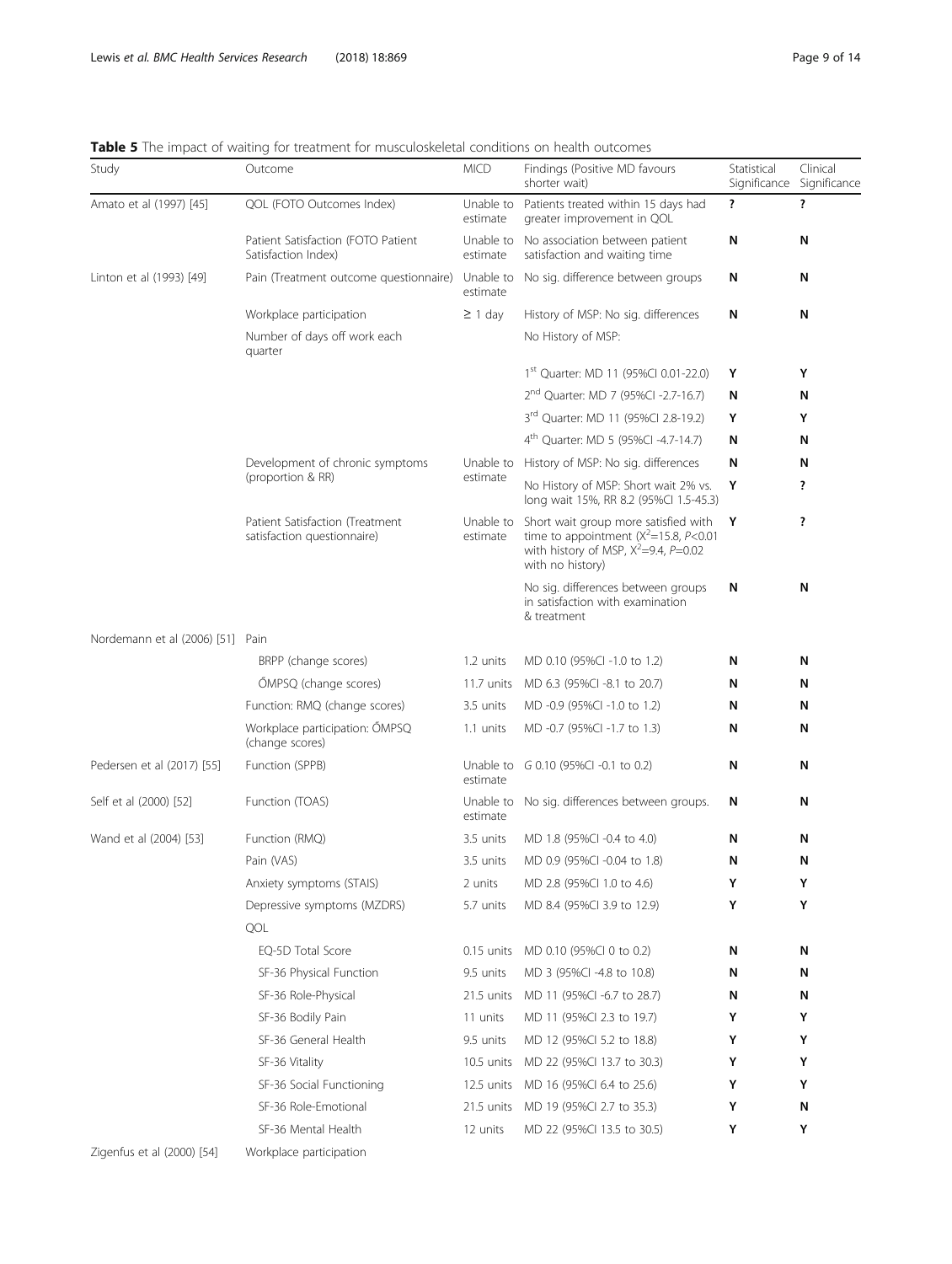<span id="page-9-0"></span>Table 5 The impact of waiting for treatment for musculoskeletal conditions on health outcomes (Continued)

| Study | Outcome                        | <b>MICD</b>  | Findings (Positive MD favours<br>shorter wait)                 | Statistical<br>Significance | Clinical<br>Significance |
|-------|--------------------------------|--------------|----------------------------------------------------------------|-----------------------------|--------------------------|
|       | Days away from work            | $\geq$ 1 day | Short wait vs. intermediate wait:<br>MD 0.7 (95%Cl 0.4 to 1.0) |                             | N                        |
|       |                                |              | Short wait vs. long wait<br>MD 2.5 (95%Cl 2.0 to 3.0)          |                             | Υ                        |
|       | Days of restricted work duties | $\geq$ 1 day | Short wait vs. intermediate wait<br>MD 1.8 (95%Cl 1.3 to 2.3)  |                             | Υ                        |
|       |                                |              | Short wait vs. long waitMD 5.3<br>(95%Cl 4.4 to 6.2)           |                             | Υ                        |

MICD Minimum Clinically Important Differences, QOL Quality of Life, FOTO Focus on Therapeutic Outcomes, TOAS Therapeutic Outcomes Assessment System, BRPP Borg Category Scale for Ratings of Perceived Pain, ŐMPSQ Őrebro Musculoskeletal pain Screening Questionnaire, RMQ Roland and Morris disability Questionnaire, Sig Significant, SPPB Short Performance Physical Battery, VAS Visual Analogue Scale, STAIS Spielberger State-trait Anxiety Inventory, MZDRS Modified Zung Self-Rated Depression Score, EQ-5D EuroQOL-5D, SF-36 36-item Short Form Survey, MD Mean Difference, RR Risk Ratio, Y Yes, N No; ? Unable to determine

by short wait times, but further research is required to confirm this association. There is currently no evidence to suggest that the outcomes of pain, function or physical activity are better for patients who have more prompt access to care.

The benefits of reducing wait times may have been greater for services that had wait times of months or even a year compared to those that had wait times of days or weeks. For example, four of the six studies investigating the effect of delay in access to cardiac rehabilitation found a positive clinically important difference for those starting earlier [\[46](#page-13-0)–[48,](#page-13-0) [50\]](#page-13-0). These four studies considered access delays ranging from "greater than 30 days" to up to 365 days. In contrast, the two studies that did not find a clinically important difference compared groups with wait times of less than 10 days with groups who waited 4 weeks; this could be considered a relatively small difference in wait times [\[43](#page-13-0), [44](#page-13-0)]. Also clinical practice guidelines recommend that cardiac rehabilitation should start within 4 weeks from referral [\[57\]](#page-13-0) so both

groups in these studies [\[43](#page-13-0), [44\]](#page-13-0) adhered with best practice. It is possible that the benefits to patients of reduced wait times are greater where the baseline wait is very long or when clinical practice guidelines regarding timing of commencement of the service are not adhered to. Where the reduction in wait time is in months, rather than days and weeks, there may be greater benefit for patient outcomes [[46](#page-13-0), [50](#page-13-0)].

For patients awaiting cardiac rehabilitation, shorter wait times were associated with higher levels of exercise tolerance suggesting that prompt access to care may enhance the effectiveness of the intervention [[58\]](#page-13-0). In this population, shorter wait times may influence patient outcomes secondary to the motivation for lifestyle change that many patients report immediately post cardiac event [[59\]](#page-13-0). Specifically these patients may be more willing and motivated to make lifestyle changes and comply with exercise intervention when provided with the opportunity and support to do so during the early stages post cardiac event.

Table 6 Evidence synthesis for waiting for treatment for musculoskeletal conditions

| Outcome                 | Number of trials                  | Number of participants | Overall effect  | Level of evidence |             |          | Clinical impact |
|-------------------------|-----------------------------------|------------------------|-----------------|-------------------|-------------|----------|-----------------|
|                         |                                   |                        | of short wait   | Evidence base     | Consistency | Overall  |                 |
| Workplace participation | 3<br>[49, 51, 54]                 | 4125                   | Positive effect | Low               | Low         | Low      | Moderate        |
| Pain                    | 3<br>[49, 51, 53]                 | 360                    | No effect       | Moderate          | Excellent   | Moderate | N/A             |
| Function                | $\overline{4}$<br>$[51 - 53, 55]$ | 577                    | No effect       | Moderate          | Excellent   | Moderate | N/A             |
| QOL                     | 2<br>[45, 53]                     | 24,298                 | Positive effect | Moderate          | Very Low    | Very Low | Slight          |
| Satisfaction            | 2<br>[45, 49]                     | 24,394                 | Positive effect | Low               | Very Low    | Very Low | Slight          |
| Depressive symptoms     | $[53]$                            | 102                    | Positive effect | Moderate          | N/A         | Moderate | Slight          |
| Anxiety symptoms        | $[53]$                            | 102                    | Positive effect | Moderate          | N/A         | Moderate | Slight          |

N/A Not applicable, QOL quality of life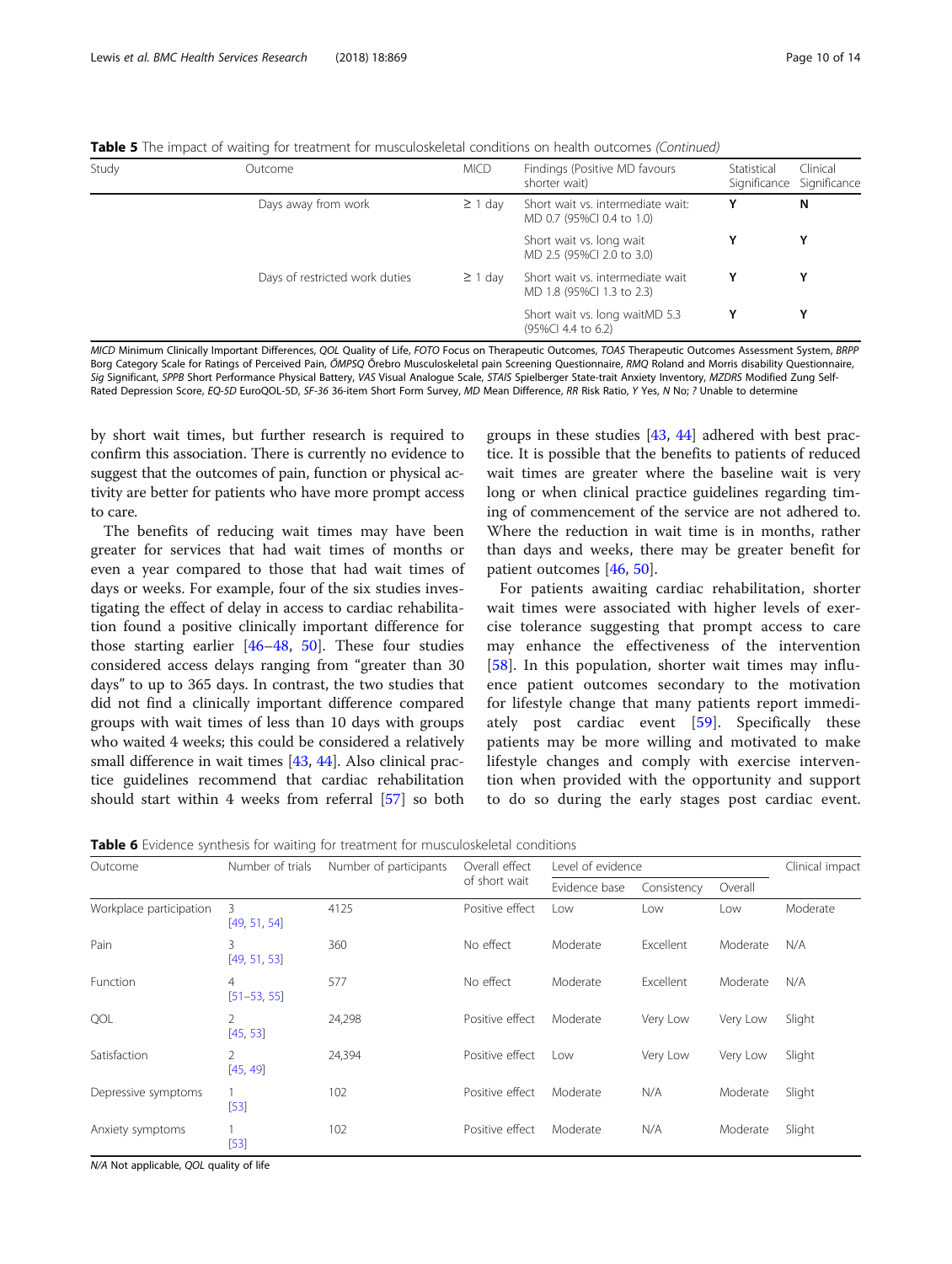| Study                       | Outcome                                    | <b>MICD</b>                | Findings (Positive MD favours<br>shorter wait)                 | Statistical<br>Significance | Clinical<br>Significance |
|-----------------------------|--------------------------------------------|----------------------------|----------------------------------------------------------------|-----------------------------|--------------------------|
| Aamot et al (2010) [44]     | Exercise Tolerance (VO <sub>2</sub> Peak)  | 3.1 ml/Kg per min          | MD 0.1 (95%Cl -5.2 to 5.4)                                     | N                           | N                        |
|                             | QOL:                                       |                            |                                                                |                             |                          |
|                             | SF-36 General Health                       | 4.4 units                  | MD -4 (-8.3 to 0.3)                                            | N                           | N                        |
|                             | SF-36 Role Physical                        | 12.5 units                 | MD -8.3 (95%Cl -18.0 to 1.5)                                   | $\mathbb N$                 | N                        |
|                             | SF-36 Physical Functioning                 | 8.1 units                  | MD 3.8 (95%Cl -2.2 to 9.7)                                     | $\mathbb N$                 | N                        |
| Fell et al (2016) [46]      | Physical Activity (Guideline<br>adherence) | 150 min/week               | Long wait group: OR<br>0.9 (95%Cl 0.7 to 1.0)                  | $\mathbb N$                 | N                        |
|                             | Exercise Tolerance<br>(Shuttle walk test)  | $\geq 70$ m                | Long wait group: OR<br>0.8 (95%CI 0.7 to 0.9)                  | Y                           | Υ                        |
|                             | QOL (Dartmouth self-reported<br>fitness)   | 1-3 (healthy status score) | Long wait group: OR<br>0.8 (95%Cl 0.7 to 0.9)                  | Y                           | Υ                        |
| Johnson et al (2014) [47]   | Exercise Tolerance (MET change<br>scores)  | 0.5 METs                   | Short wait vs. intermediate wait:<br>MD 0.6 (95%CI 0.3 to 1.0) | Y                           | Υ                        |
|                             |                                            |                            | Short wait vs. long wait:<br>MD 1.2 (95%Cl 0.9 to 1.6)         | Y                           | Υ                        |
| Kehler et al (2017) [48]    | Physical Activity (Guideline<br>adherence) | 150 mins/week              | Short wait vs. long wait:<br>83% vs. 60%                       | N                           | N                        |
|                             | Exercise Tolerance (MET)                   | 0.5 METs                   | MD 2 (95%Cl 0.6 to 3.4)                                        | Y                           | Υ                        |
|                             | Depressive symptoms (PHQ-9)                | 5 units                    | MD 0.9 (95%Cl -1.4 to 3.2)                                     | N                           | N                        |
| Marzolini et al (2015) [50] | Exercise Tolerance (VO <sub>2</sub> Peak)  | 8.5 ml/Kg per min          | MD 14.5 (95%Cl 10.0 to 18.1)                                   | Υ                           | Υ                        |
| Pack et al (2013) [43]      | Exercise Tolerance (MET)                   | 0.5 METs                   | MD 0.1 (95%Cl -0.3 to 0.5)                                     | N                           | N                        |

<span id="page-10-0"></span>Table 7 The impact of waiting for cardiac rehabilitation on health outcomes

MICD Minimum Clinically Important Differences, VO<sub>2</sub> Peak Peak Oxygen Consumption, mL milliliters, Kg kilograms, min minutes, QOL Quality of Life, m metres, MET Metabolic Equivalent, PHQ-9 Patient Health Questionnaire – 9, SF-36 36-item Short Form Survey, MD Mean Difference, OR Odds Ratio, Y Yes, N No, ? Unable to determine

The hypothesis that delays in access to care may miss an important window of opportunity for behaviour change is also supported by other studies that suggest that delays in access to cardiac rehabilitation are associated with a decrease in the rate of enrolments [[60\]](#page-13-0). Positive behavioural changes are commonly demonstrated immediately after a traumatic event including a life threatening illness or injury [\[61](#page-13-0)]. It is speculated that this effect may translate to patients with other medical conditions such as people recently diagnosed with diabetes [\[62](#page-13-0)].

For patients with acute musculoskeletal pain, shorter wait times may be associated with reduced absence from work and a lower risk of developing chronic problems [[49\]](#page-13-0). Musculoskeletal pain is associated with psychological impairment for the individual including depression, anxiety and sleep disorders [[63\]](#page-13-0). Musculoskeletal pain is also a burden on the wider community in terms of productivity losses, and health, compensation or welfare costs [\[64](#page-13-0), [65](#page-13-0)]. Improving patient participation at work can decrease the risk of ongoing disability [[66](#page-13-0)] which along with receiving workers' compensation are considered risk factors for development of chronic pain [[67\]](#page-13-0). Therefore, reducing wait time for patients with acute musculoskeletal pain may be considered an important aspect of care if prompt treatment improves

**Table 8** Evidence synthesis of impact of waiting for cardiac rehabilitation

| Outcome             | Number of trials           | Number of    | Overall effect  | Level of evidence |             |          | Clinical impact |
|---------------------|----------------------------|--------------|-----------------|-------------------|-------------|----------|-----------------|
|                     |                            | participants | of short wait   | Evidence base     | Consistency | Overall  |                 |
| Exercise tolerance  | 6<br>$[43, 44, 46-48, 50]$ | 40,884       | Positive effect | Moderate          | LOW         | Low      | Moderate        |
| Physical activity   | [46, 48]                   | 32,959       | No effect       | Moderate          | High        | Moderate | N/A             |
| QOL                 | [44, 46]                   | 32,938       | Positive effect | Low               | Very low    | Very Low | Slight          |
| Depressive symptoms | [48]                       | 60           | No effect       | Low               | N/A         | Low      | N/A             |

N/A not applicable, QOL quality of life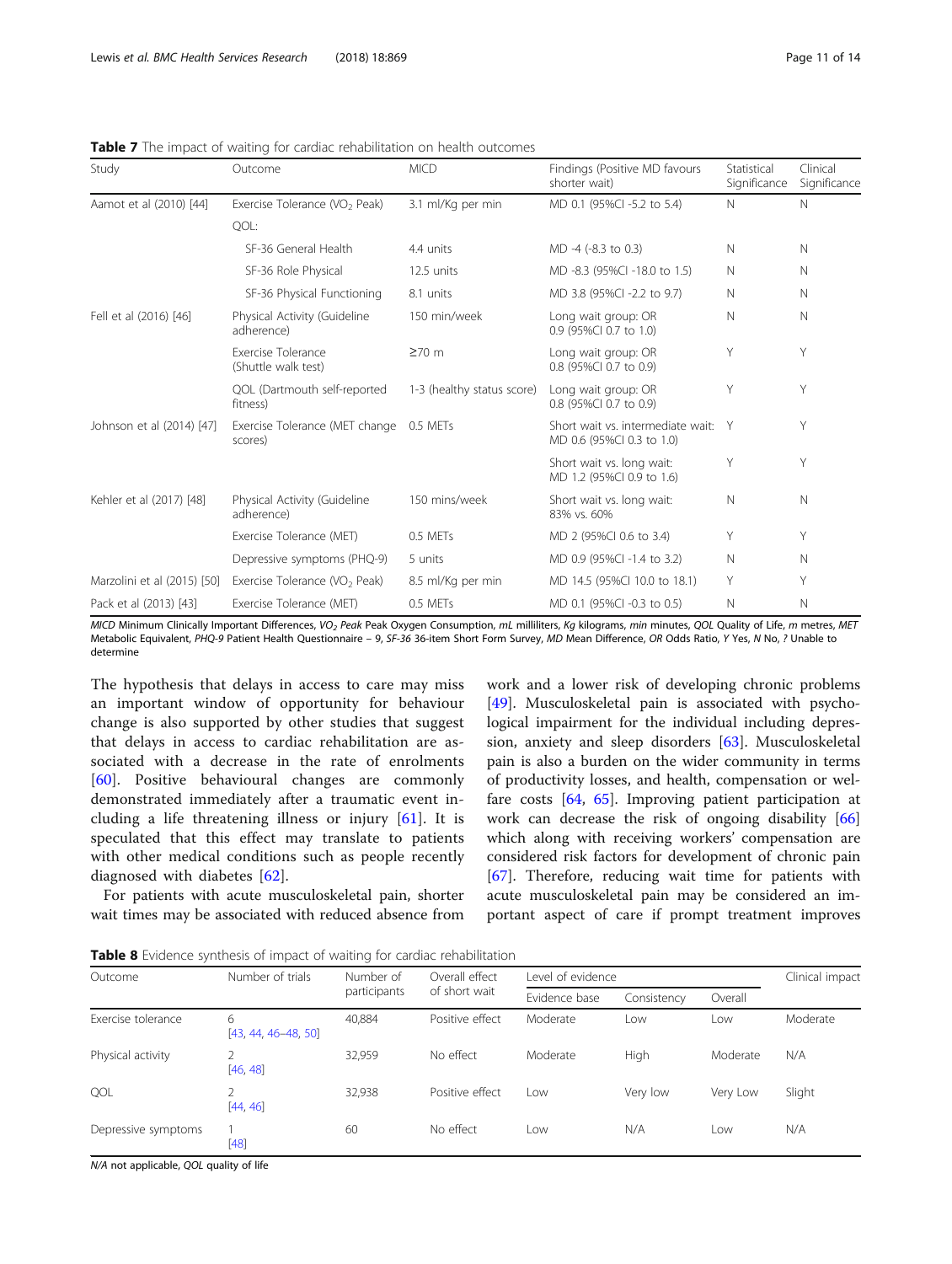work participation, which may result in secondary benefits to the individual and society.

The impact of wait time for community outpatient services on patient outcomes such as quality of life and psychological symptoms was uncertain. Patients who experience long wait times for health care intervention such as elective surgery report psychological symptoms, including anxiety and depression [[68\]](#page-13-0) and it was anticipated that this review would find similar results. The evidence base was limited by the quality of the evidence and the relatively few studies that have measures these outcomes, suggesting that further studies are required to evaluate the effect of wait time on quality of life and psychological symptoms.

One interpretation of the results of this review of 69,606 patients in 14 studies is that waiting for community outpatient services only had a relatively small negative effect on some health outcomes. It is possible that the nature of the health conditions referred for community outpatient services means that waiting for these services does not affect disease progression. For example, many musculoskeletal conditions are characterised by resolution through natural history. Also, chronic conditions may not change over the course of a few months waiting. Perhaps the main benefit of reduced waiting for community outpatient services could be seen on health service factors, where the effect of waiting in one part of the system can cause bottlenecks in another, more critical, part of the system (for example emergency departments). Furthermore, managing wait lists can lead to inefficiencies within health services, as resources are redirected from frontline care into activities associated with organising the wait list such as triage, fielding phone calls and data management [\[11](#page-12-0)]. This negatively impacts on patients' access to health services and ultimately reduces their overall quality of care [\[69](#page-13-0)].

Another potential benefit of reducing wait times that was not directly considered within this review was the experience of patients during the period-spent waiting. Although many patients may have a similar health outcome whether they receive a particular service after 1 month or 1 year, for some the 11 month delay may represent a period living in pain, with reduced participation in usual activities and resulting impacts on quality of life. Time off work, a factor found to be associated with access delays, was the only outcome considered in this review that reflected the experience during the waiting period, whereas other outcomes were measured at a time after treatment. A systematic review of the effect of waiting for treatment for chronic pain [\[70](#page-13-0)] further supports the hypothesis that long periods of time spent on wait lists prior to treatment has negative impacts; they concluded from 18 controlled trials that investigated the experience of patients on wait lists for chronic pain treatment

that waits of 6 months or more for treatment for chronic pain were associated with deterioration in health-related quality of life, psychological well-being and depression. It is also of note that, consistent with this review, associations between wait time and outcomes following treatment for this

population were limited and inconclusive [[70\]](#page-13-0). While what happens to patients both *during* and *after* waiting is important it could be argued that the emphasis of this review on after reflects the effect of waiting on the endpoint and final outcome of patient care. This review was registered prospectively and PRISMA

guidelines were followed. The broad nature of the topic presented a search challenge. Terms such as "waiting" and "outcomes" could not easily be searched without producing an excessive and unmanageable yield of articles. This was addressed by designing a "matrix strategy" to capture the concept of "impact of waiting". This provided a feasible method for searching an otherwise challenging question, but it is possible that some papers may have been missed. However, given that only one additional article was identified through checking of citations and abstracts it appears that the strategy captured relevant literature. We acknowledge that some large bodies of literature that may contribute important insights into this topic were excluded from this review, particularly in the areas of mental health services and specialist medical services, including surgery. It is possible that a long wait time may negatively affect dropout rate, adherence to treatment and non-attendance, which could impact on patient outcomes. These service-related outcomes were excluded as they are not directly related to patient outcomes. It is also noted that the search yielded studies from two diagnostic areas and it is thought that there would be impacts of waiting for other community outpatient services such as paediatric developmental therapy, continence services and many others. All studies were conducted in high income countries and therefore generalisability to lower-middle income countries may be limited. It is also noted that studies did not investigate the influence of seasonal factors (e.g. month of referral/first scheduled appointment) on waiting time, which may have influenced the results of this review. To improve the generalisability of these results, further research is suggested in populations with a variety of health conditions; in countries that are low-middle income; in medical-only clinics and qualitative research on the experience of patients while they wait. A systematic review on the impact of waiting on dropout rates, compliance and attendance at outpatient clinics is also suggested.

## Conclusion

This review found low to moderate levels of evidence, to suggest an association between early access to community outpatient services and improvement of some patient outcomes for those with cardiac conditions and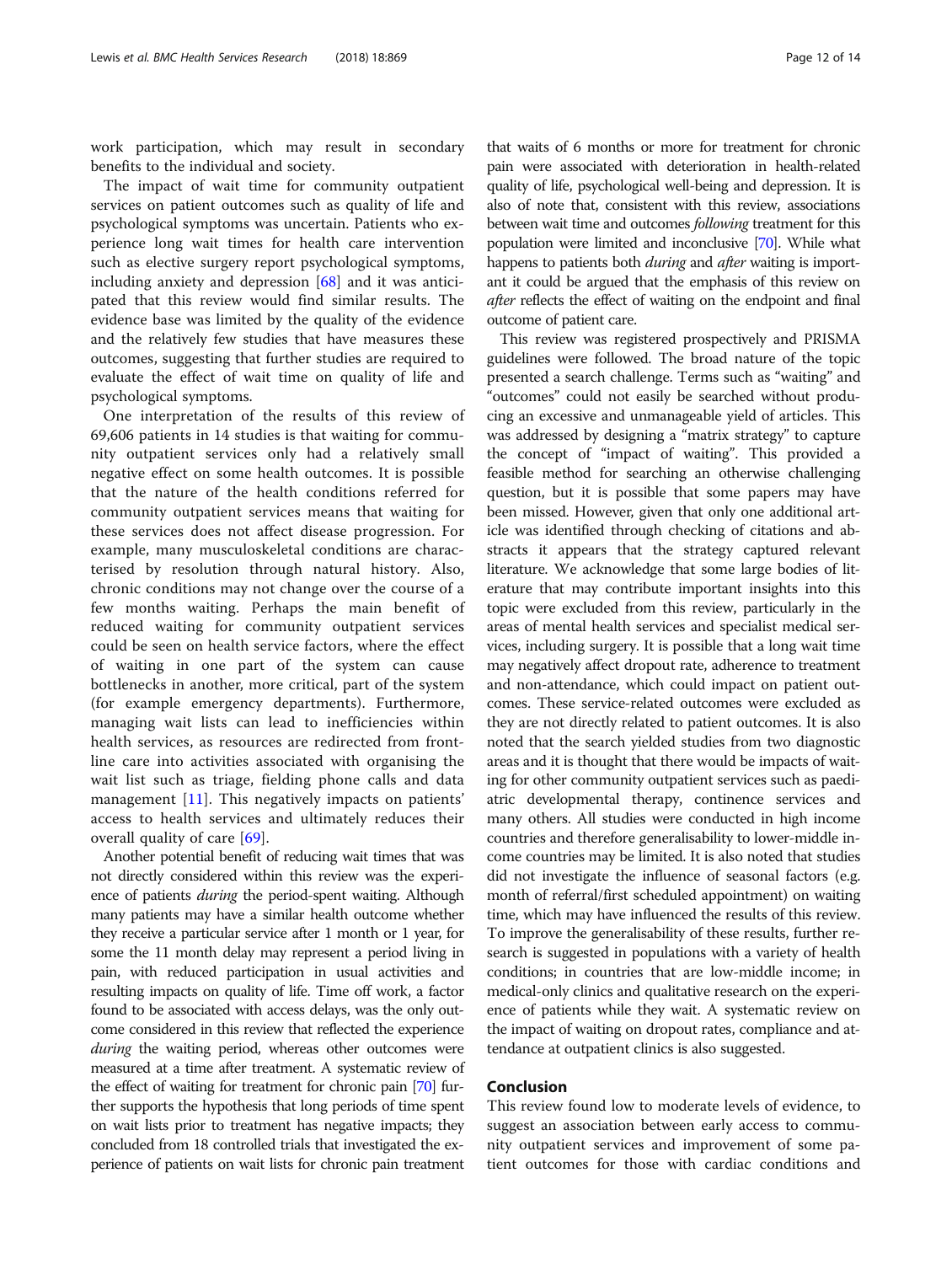<span id="page-12-0"></span>musculoskeletal pain. Specifically, shorter wait times for cardiac rehabilitation may improve patient exercise capacity. Shorter wait times for musculoskeletal pain services may improve work participation. The effects of a short wait time for other patient conditions and patient outcomes, including quality of life, psychological symptoms and patient experience, are inconclusive.

#### Abbreviations

CI: Confidence Interval; k: Kappa; MCID: Minimum clinically important differences; NHMRC: National Health and Medical Research Council; PHQ: Patient health questionnaire; PRISMA: Preferred reporting items for systematic reviews and meta-analyses; UK: United Kingdom; USA: United States of America

#### Acknowledgements

Not applicable.

#### Funding

This review was funded by an Australian National Health & Medical Research Council grant (APP 1676777).

### Availability of data and materials

The datasets used and analysed during the current review are available from the corresponding author on reasonable request.

## Authors' contributions

AL made substantial contributions to conception and design, data acquisition, data analysis and interpretation of data. DS made substantial contributions to data acquisition, data analysis and interpretation of the data. KH and NT made substantial contributions to conception and design, data analysis and interpretation of the data. AL, DS, KH and NT have been involved in drafting the manuscript and revising it for important intellectual content. All authors read and approved the final manuscript.

### Ethics approval and consent to participate

Not applicable

#### Consent for publication

Not applicable

#### Competing interests

The authors declare that they have no competing interests.

### Publisher's Note

Springer Nature remains neutral with regard to jurisdictional claims in published maps and institutional affiliations.

#### Received: 5 July 2018 Accepted: 31 October 2018 Published online: 20 November 2018

#### References

- 1. Victorian Department of Health. Victorian health priorities framework 2012– 2022. Melbourne: Department of Health; 2011.
- Malec CA. The effect of a healthy lifestyle intervention on quality of life in the chronically ill: A Randomized Control Trials: University of Calgary (Canada); 2002. [https://doi.org/10.5072/PRISM/13573.](https://doi.org/10.5072/PRISM/13573)
- Cochran JK, Bharti A. A multi-stage stochastic methodology for whole hospital bed planning under peak loading. Int J Ind Syst Eng. 2006;1(1–2):8–36.
- 4. Department of Human Service. Health indpendence programs guidelines. Victorian Government; 2008.
- 5. Munton T. Getting Out of Hospital?: The Evidence for Shifting Acute Inpatient and Day Case Services from Hospitals Into the Community. Health Foundation; 2011.
- McCaughey D, Erwin CO, DelliFraine JL. Improving capacity Management in the Emergency Department: a review of the literature 2000-2012. J Healthc Manag. 2015;60(1):63–75.
- 7. Holroyd BR, Bullard MJ, Latoszek K, Gordon D, Allen S, Tam S, et al. Impact of a triage liaison physician on emergency department overcrowding and throughput: a randomized controlled trial. Acad Emerg Med. 2007;14(8):702–8.
- 8. Hobbs JA, Boysen JF, McGarry KA, Thompson JM, Nordrum JT. Development of a unique triage system for acute care physical therapy and occupational therapy services: an administrative case report. Phys Ther. 2011;90(10):1519–29.
- Terris J, Leman P, O'Connor N, Wood R. Making an IMPACT on emergency department flow: improving patient processing assisted by consultant at triage. Emerg Med J. 2004;21(5):537–41.
- 10. Dods S, Boyle J, Khanna S, O'Dwyer J, Sier D, Sparks S, et al. Evidence driven strategies for meeting hospital performance targets. CSIRO. 2013. [https://](https://doi.org/10.4225/08/584c43f4df82b) [doi.org/10.4225/08/584c43f4df82b](https://doi.org/10.4225/08/584c43f4df82b). Accessed 2 Feb 2018.
- 11. Kreindler SA. Policy strategies to reduce waits for elective care: a synthesis of international evidence. Br Med Bull. 2010;95:7–32.
- 12. Hall R. Patient flow: reducing delay in healthcare delivery. 1st ed. New York: Springer; 2016.
- 13. Grilli L, Feldman DE, Swaine B, Gosselin J, Champagne F, Pineault R. Wait times for paediatric rehabilitation. Healthc Policy. 2007. [https://doi.org/10.](https://doi.org/10.12927/hcpol.2007.18681) [12927/hcpol.2007.18681](https://doi.org/10.12927/hcpol.2007.18681).
- 14. Davies R. Waiting lists for healthcare: a necessary evil? Can Med Assoc J. 1999;160(10):1469–70.
- 15. Rastall M, Fashanu B. Hospital physiotherapy outpatient department waiting lists. A Survey Physiother. 2001;87(11):563–72.
- 16. Vose C, Reichard C, Pool S, Snyder M, Burmeister D. Using LEAN to improve a segment of emergency department flow. J Nurs Adm. 2014;44(11):558–63.
- 17. Harding KE, Leggat SG, Bowers B, Stafford M, Taylor NF. Reducing waiting time for community rehabilitation services: a controlled before and after trial. Arch Phys Med Rehab. 2013;94(3):23–31.
- 18. Williams I, Robinson S, Dickinson H. Rationing in health care: the theory and practice of priority setting. Chicago: The Policy Press; 2012.
- 19. Hayden JA, Dunn KM, van der Windt DA, Shaw WS. What is the prognosis of back pain? Best Pract Res Clin Rheumatol. 2010;24(2):167–79.
- 20. Moher D, Liberati A, Tetzlaff J, Altman DG. Preferred reporting items for systematic reviews and meta-analyses: the PRISMA statement. Ann Intern Med. 2009;151(4):264–9.
- 21. National Health Service. High quality care for all: NHS next stage review final report. Norwich: The stationery Office; 2008.
- 22. Landis JR, Koch GG. The measurement of observer agreement for categorical data. Biometrics. 1977;33(1):159–74.
- 23. Letts L, Wilkins S, Law M, Bosch J, Westmoreland M. Critical Review Forms-Qualitative Studies (Version 2.0). Hamilton: McMaster University; 2007.
- 24. Law M, Stewart D, Pollock N, Letts L, Bosch J, Westmorland M. Guidelines for critical review form- quantitative studies. Hamilton: McMaster University; 1998.
- 25. Imms C. Children with cerebral palsy participate: a review of the literature. Disabil Rehabil. 2008;30(24):1867–84.
- 26. Grace SL, Poirer P, Norris CM, Oakes GH, Somanader DS, Suskin N, et al. Pan-Canadian development of cardiac rehabilitation and secondary prevention quality indicators. Can J Cardiol. 2014;30(8):945–8.
- 27. Löwe B, Unützer J, Callahan CM, Perkins AJ, Kroenke K. Monitoring depression treatment outcomes with the patient health questionnaire-9. Med Care. 2004;42(12):1194–201.
- 28. Ostelo RW, de Vet HC. Clinically important outcomes in low back pain. Best Prac Res Clin Rheumatol. 2005;19(4):593–607.
- 29. Norman GR, Sloan JA, Wyrwich KW. Interpretation of changes in healthrelated quality of life: the remarkable universality of half a standard deviation. Med Care. 2003;41(5):582–92.
- 30. Hozo SP, Djulbegovic B, Hozo I. Estimating the mean and variance from the median, range, and the size of a sample. BMC Med Res Methodol. 2005. [https://doi.org/10.1186/1471-2288-5-13.](https://doi.org/10.1186/1471-2288-5-13)
- 31. Dworkin RH, Turk DC, McDermott MP, Peirce-Sandner S, Burke LB, Cowan P, et al. Interpreting the clinical importance of group differences in chronic pain clinical trials: IMMPACT recommendations. Pain. 2009;146(3):238–44.
- 32. National Health and Medical Research Council (NHMRC). NHMRC additional levels of evidence and grades for recommendations for developers of guidelines. Canberra: NHMRC; 2009.
- 33. Fell J, Dale V, Doherty P. Can the extent of clinical outcome be determined by the timing of cardiac rehabilitation? Eur J Prev Cardiol. 2015;22:S13.
- 34. Amadeo RJ, Sutherland E. Chronic pain: from wait lists to rehabilitation, a clinical report of the Manitoba perspective. Can J Anaesth. 2010;57(4):385–6.